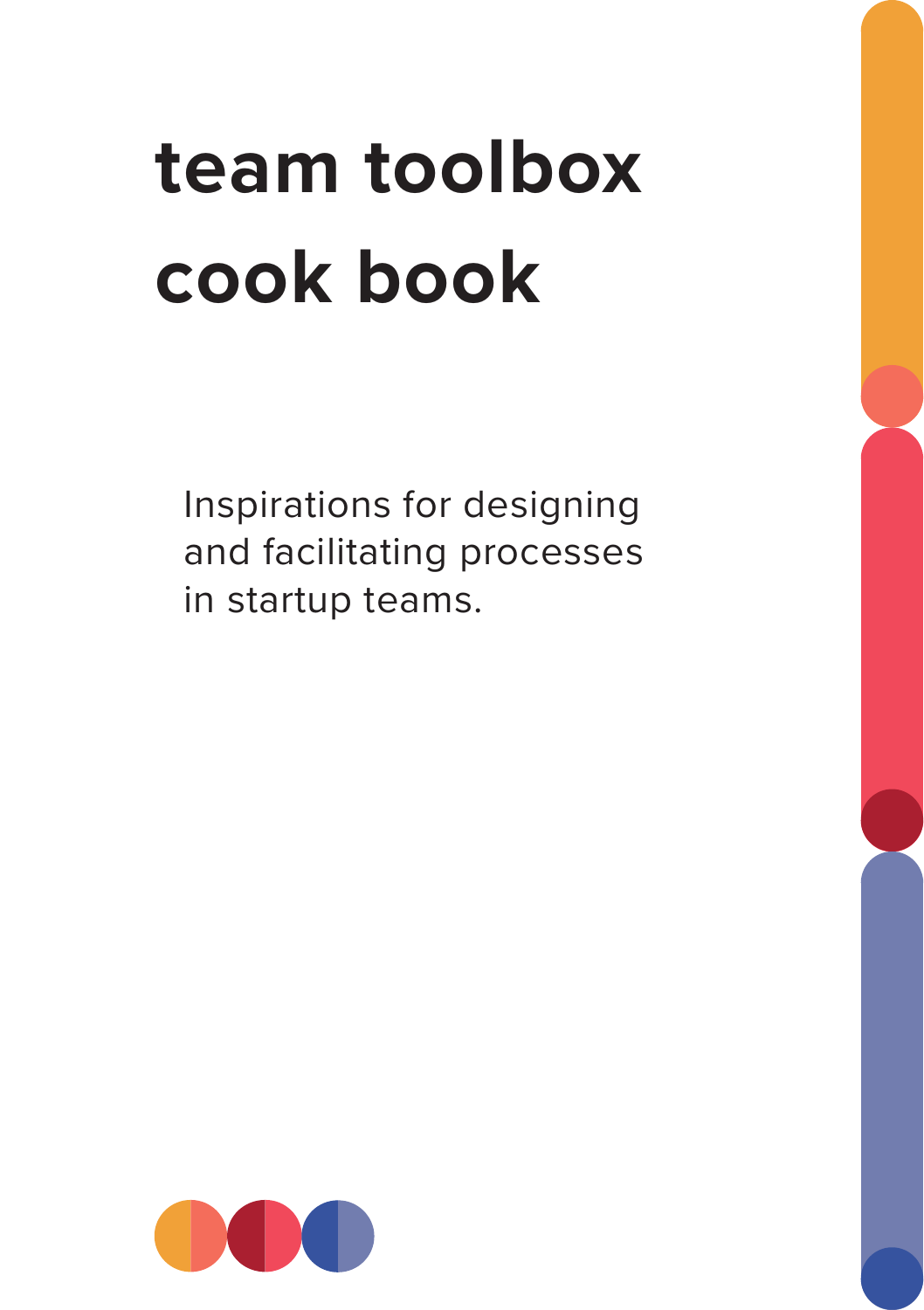



EUROPEAN UNION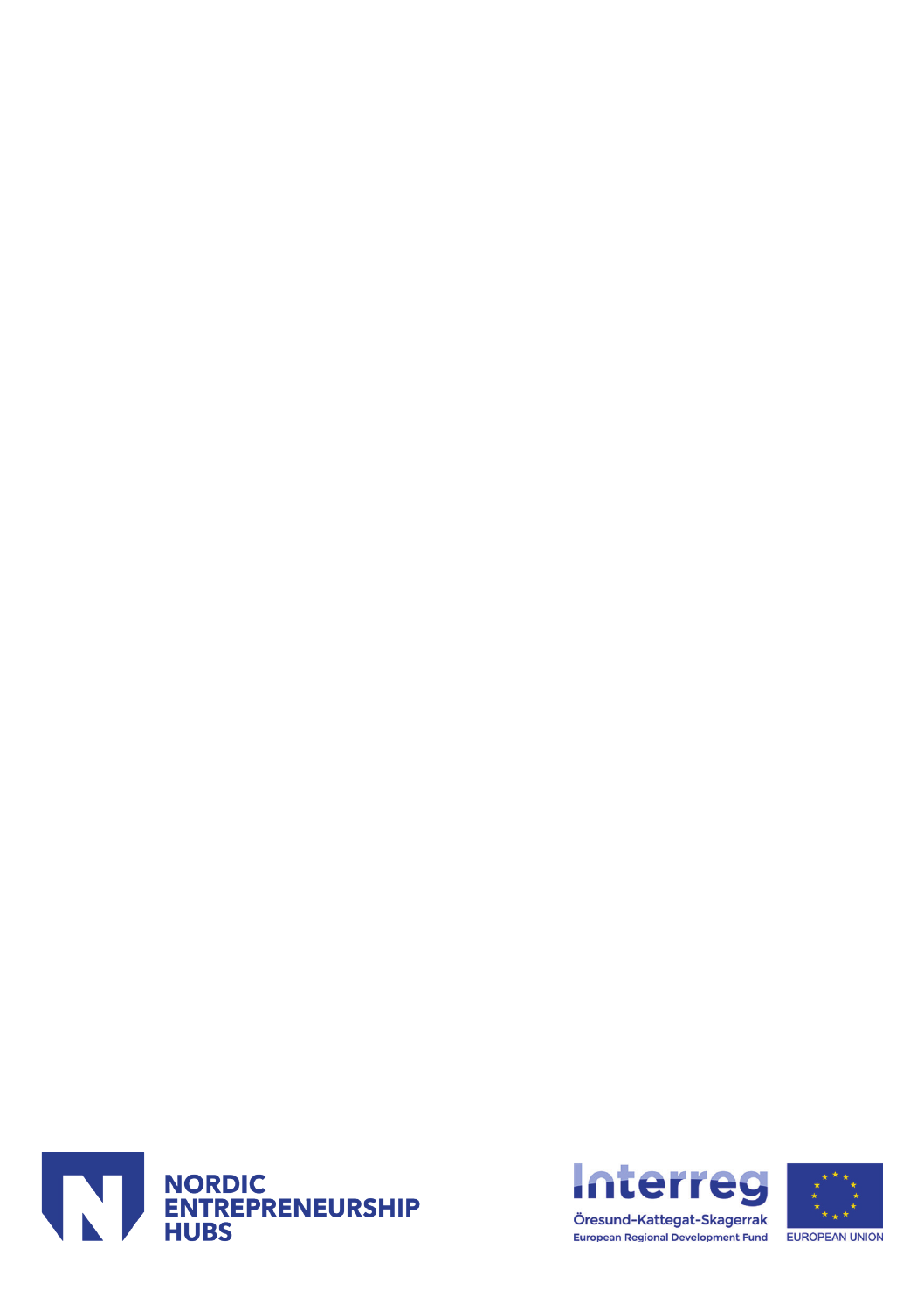The Team Tools Cook Book is a collection of ways to work creatively with socio-emotional competencies in teams and organisations.

By creatively combining "tools, triggers and transfers", you can facilitate (nearly) endless ways of planning and executing engaging workshops and learning situations.

The cook book has been developed as part of Nordic Entrepreneurship Hubs; an Interreg project focusing on giving startups the right tools to make their team blossom and grow.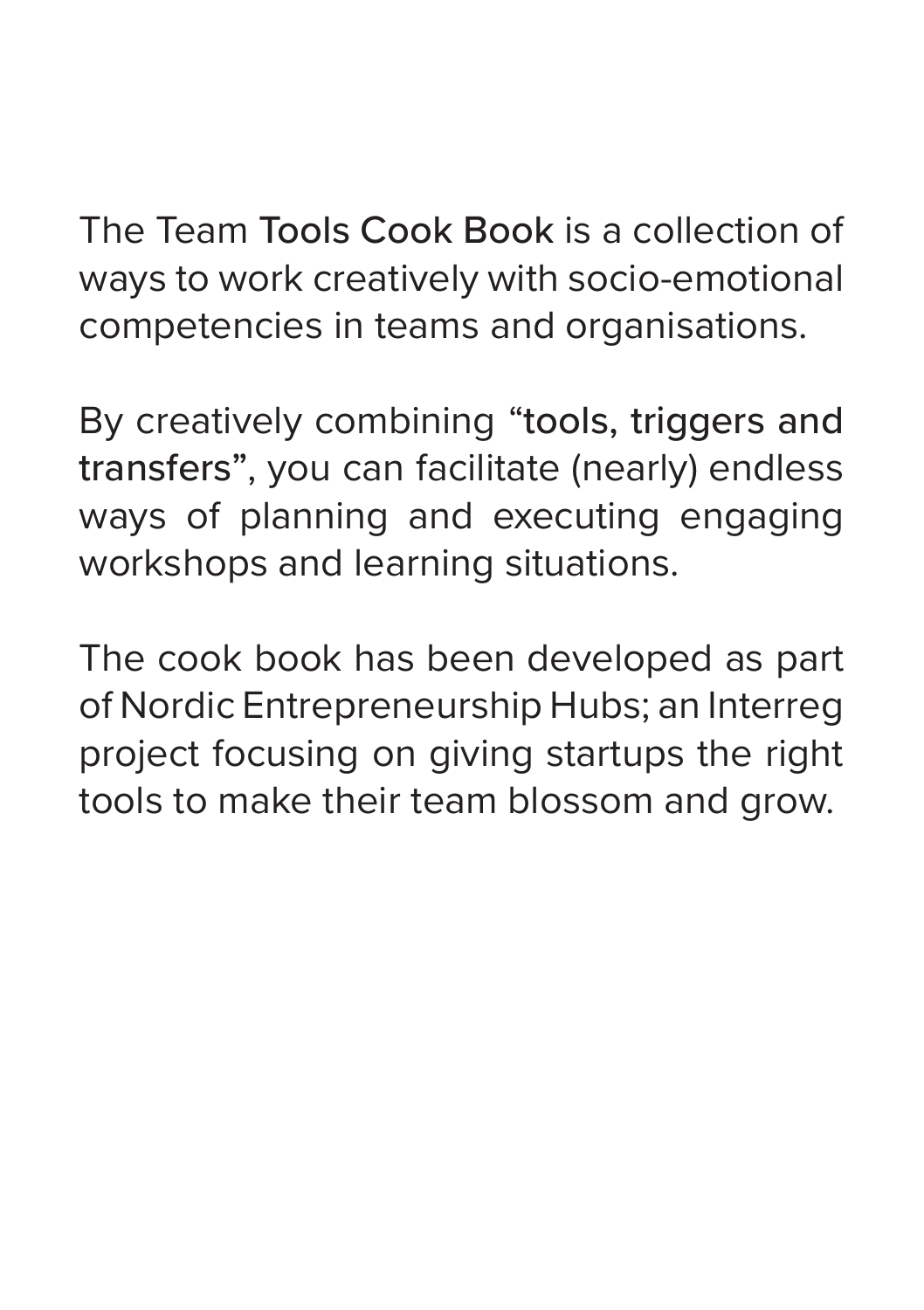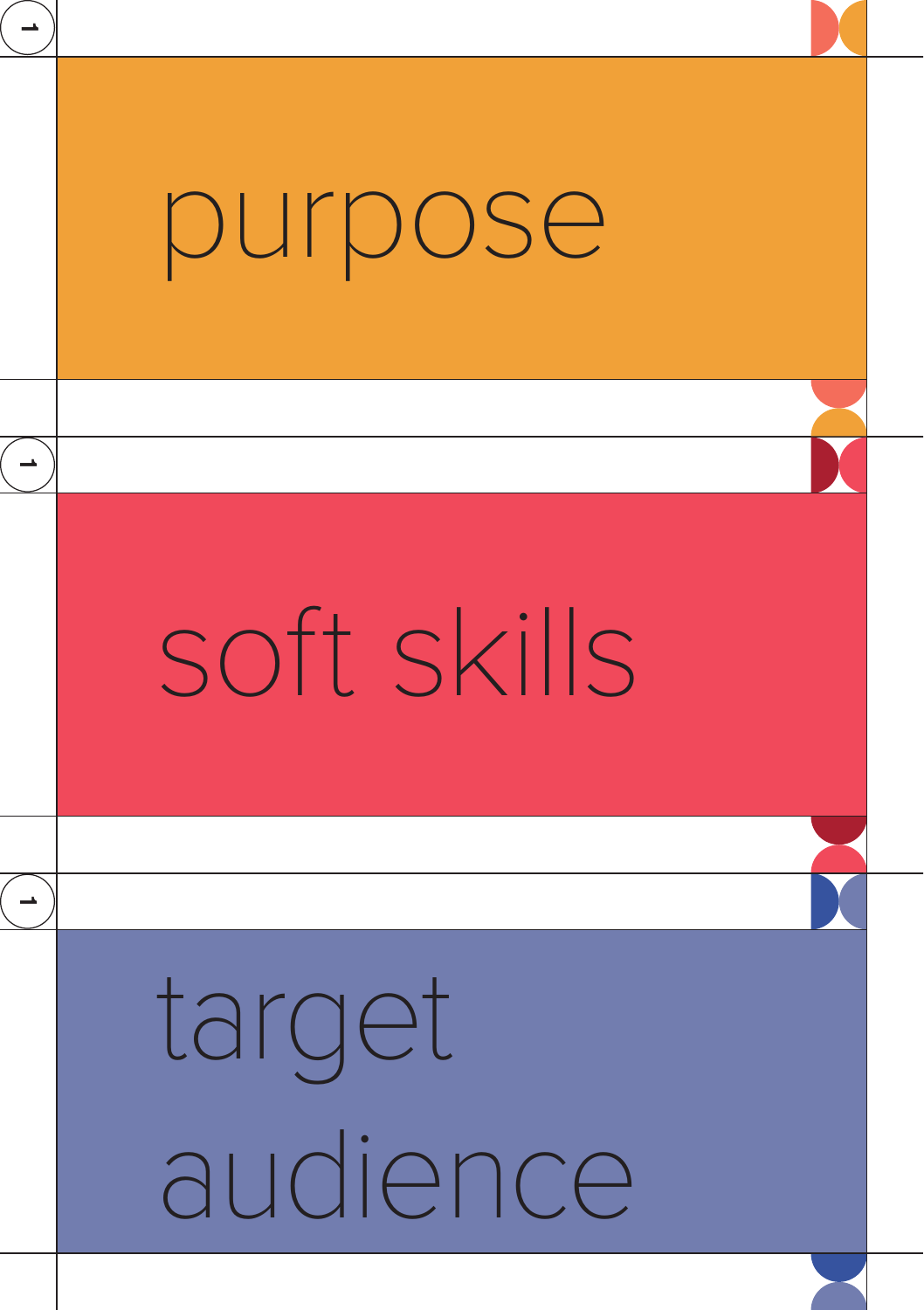The purpose of this manual is to create a framework for creating engaging, meaningful and effective workshops that enhance and develop soft skills and socio-emotional competencies. Socio-emotional skills include

- Self-Awareness
- Self-Management
- Responsible Decision Making
- Social Awareness
- Relationship Skills

In other words; communication, teamwork, and self-regulation skills that are essential to personal and academic growth

 $\mathbf{r}$ 

 $\overline{\phantom{a}}$ 

52

# Soft skills are often the hardest to learn

If you want to learn to swim; you have to get into the water. If you want to learn to ride a bike, you must get on the bike. If you want to learn to play the guitar, you must pick it up - and it won't sound good the first couple of months...

Soft skills must be trained by being with other people. Training by experimenting, by failing and succeeding, by feeling vulnerable and empowered, by sharing, caring and developing soft skills must be learned together.

The target audience for this cookbook is people and professionals who work with developing teams or individuals. This may be in educational settings, in incubators and start-ups where teams meet ongoing growth demands, in organisations and companies, in leader-groups and board rooms and in any setting where relations between humans are present. We hope that this manual will inspire you to be creative in your own workshop design and help you invent and facilitate processes that help humans grow.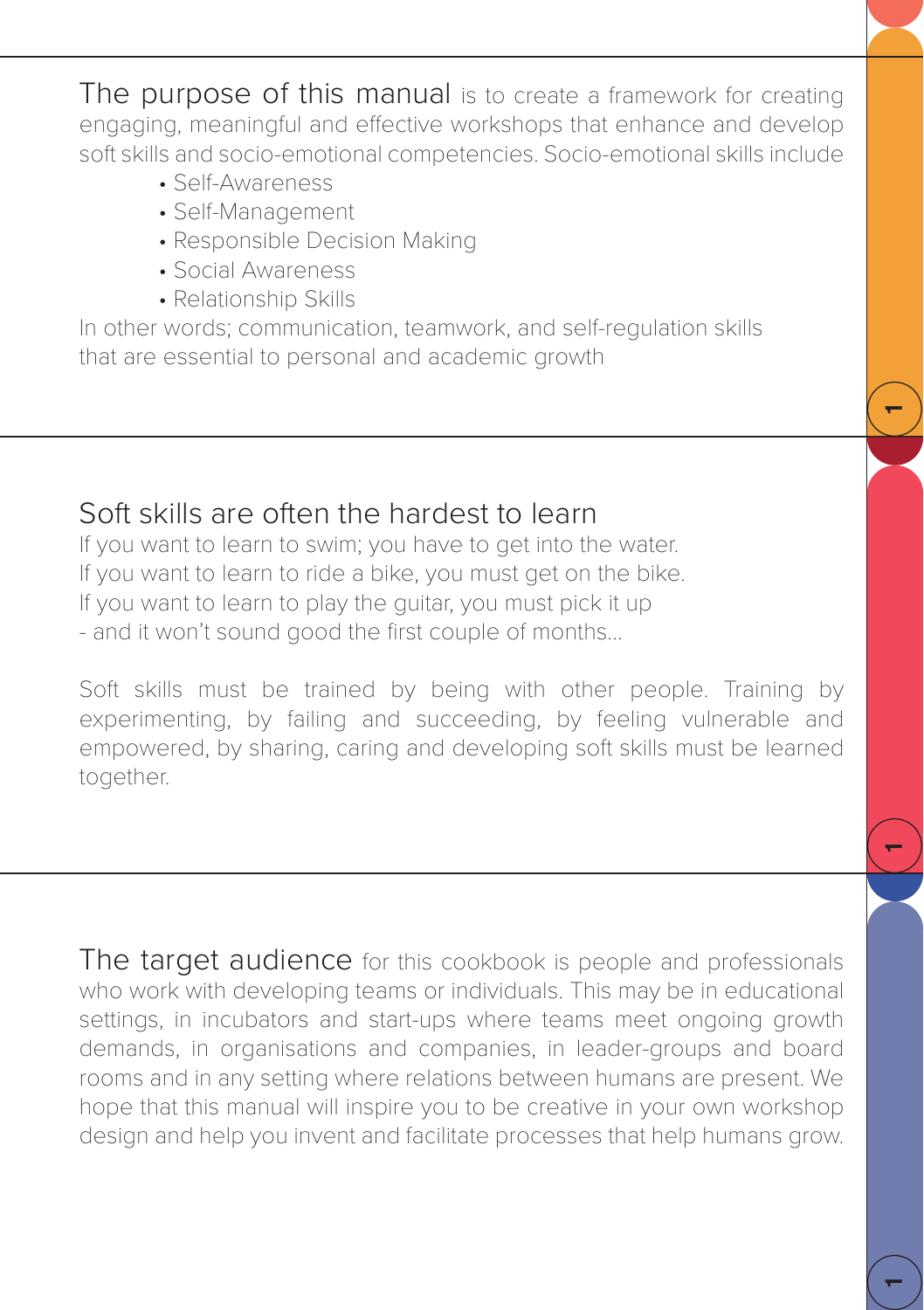| N                         |          |  |
|---------------------------|----------|--|
|                           | tools    |  |
| $\boldsymbol{\mathsf{N}}$ |          |  |
|                           | trigger  |  |
| $\mathbf v$               |          |  |
|                           | transfer |  |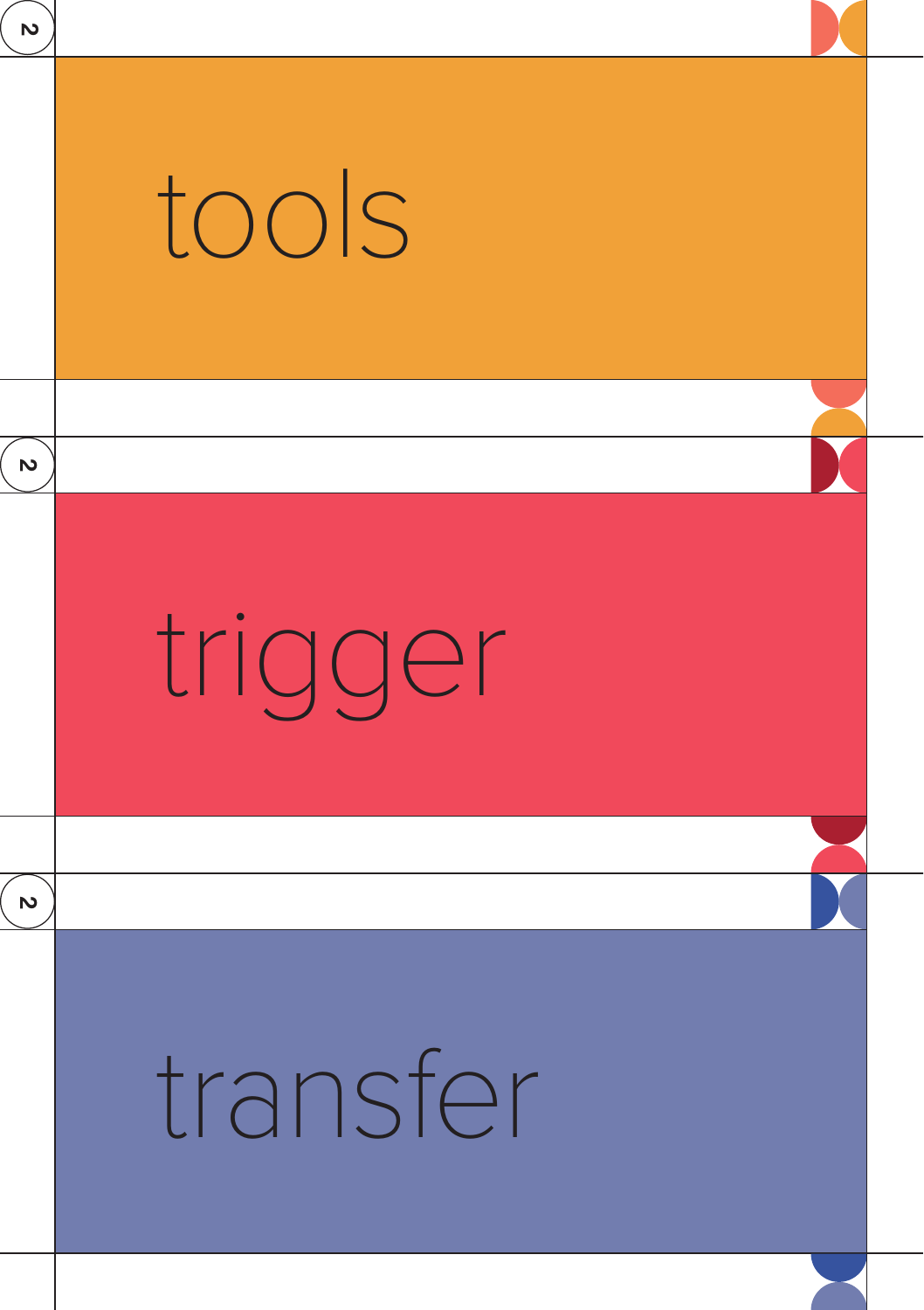Step 1: Choose tool There is no shortage of methods, tools, theories and concepts regarding "soft skills", team-building, socio-emotional skills, leadership development and the like. Do a quick search on the internet, and you will have material for a year of daily workshops.

We do not in any way propose that the tools presented here are the most important or the most effective - these are the ones we have worked with, and they are included here as an inspiration for your work.

Feel free to choose any other tool or method as needed!

Step 2: Choose trigger A trigger embodies the tool you have chosen. A trigger may be a visual, auditive or kinesthetic input that will a cognitive experience into a "whole-body" experience. Even smells and tastes can be used. A sweet feeling? Or a salty thought?

Aesthetic affective experiences help us use our "extended minds" and create memorable moments.

Feel free to choose or invent other triggers as needed!

Step 3: Choose transfer A transfer promotes future changes in behaviour, thought patterns, feelings, collaboration forms, relations and work styles.

*"Experience alone does not create knowledge."* (Kurt Lewin)

A transfer lets the participants reflect upon what has been most helpful and identify their own way of implementing what they have learned.

Feel free to choose any other transfer method as needed!

 $\overline{\mathbf{c}}$ 

 $\overline{\mathbf{c}}$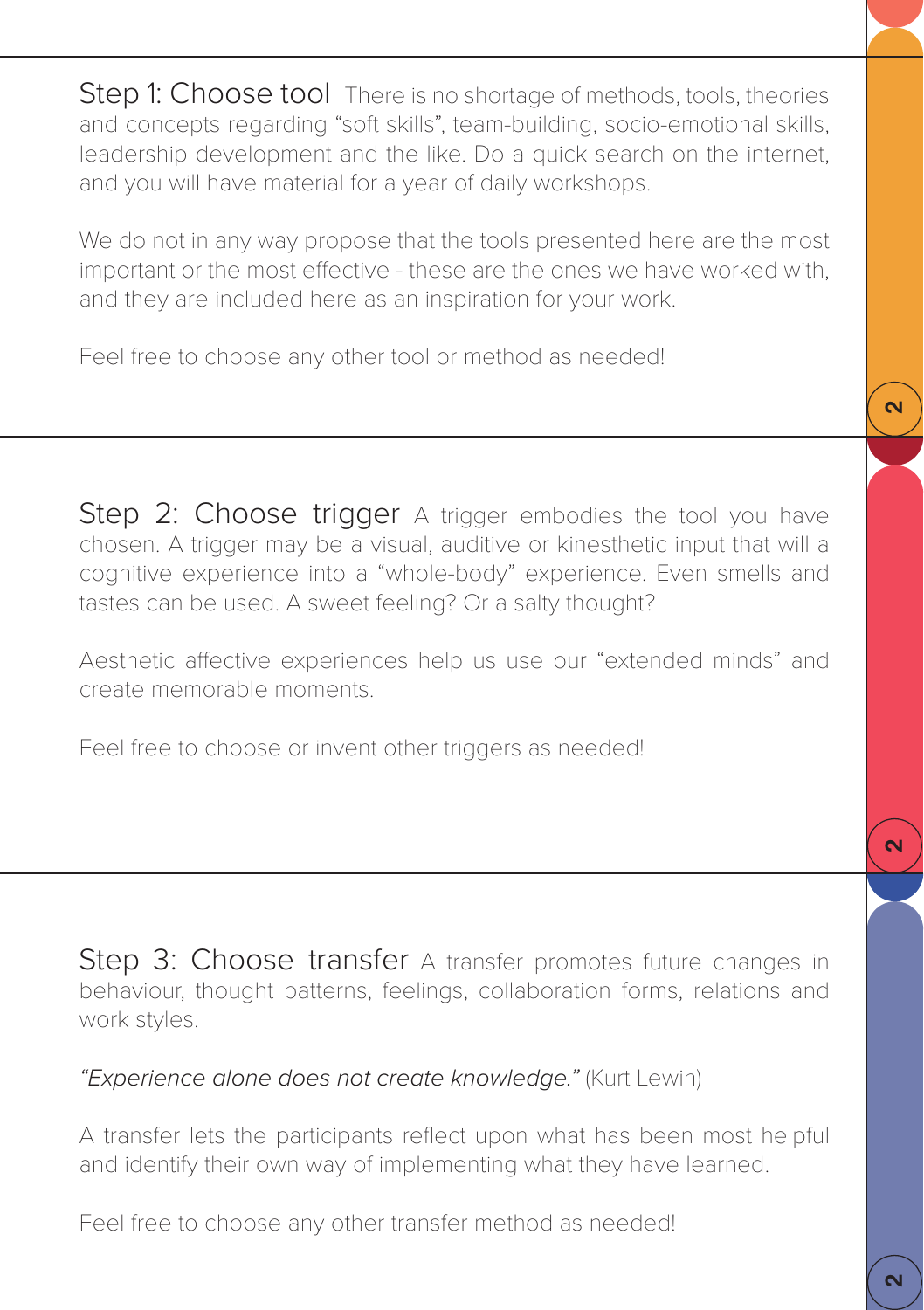| ω | <b>Tuckman's Stages of Group Development</b>                                                                                                                                                                                                                                                                                                                                                                                                             |
|---|----------------------------------------------------------------------------------------------------------------------------------------------------------------------------------------------------------------------------------------------------------------------------------------------------------------------------------------------------------------------------------------------------------------------------------------------------------|
|   | Tuckman's model explains that as the team develops maturity and ability,<br>relationships establish, and leadership style changes to more collaborative<br>or shared leadership.<br>These stages are commonly known as:                                                                                                                                                                                                                                  |
|   | Forming, Storming, Norming and Performing.                                                                                                                                                                                                                                                                                                                                                                                                               |
|   | Tuckman later added the phase Adjourning, as the act of saying goodbye<br>to a team has a big impact on the individuals readiness to invest herself<br>fully into a new team.                                                                                                                                                                                                                                                                            |
| ω | The Room as a Tactile Placeholder                                                                                                                                                                                                                                                                                                                                                                                                                        |
|   | Make people move their bodies about in the room to experience the<br>concept in a memorable way. Create different zones of meaning within<br>the room and name the zones on a flipover or the like.<br>What are the opportunities in this room?<br>How can you invite the participants to move about?<br>What makes the room special?<br>Which walls, corners or surfaces can be used?<br>Which parts of the concept or team tool fit where in the room? |
| ω | <b>WOOP</b>                                                                                                                                                                                                                                                                                                                                                                                                                                              |
|   | WOOP is a science-based mental strategy to find and fulfil wishes, set<br>preferences, and change habits.<br>Wish:<br>What is your wish, a wish that is challenging, but feasible?<br>Outcome: What would be the best outcome of fulfilling your wish?<br>Obstacle: What is your main inner obstacle that holds you back from<br>fulfilling your wish?<br>What can you do to overcome your obstacle?<br>Plan:                                            |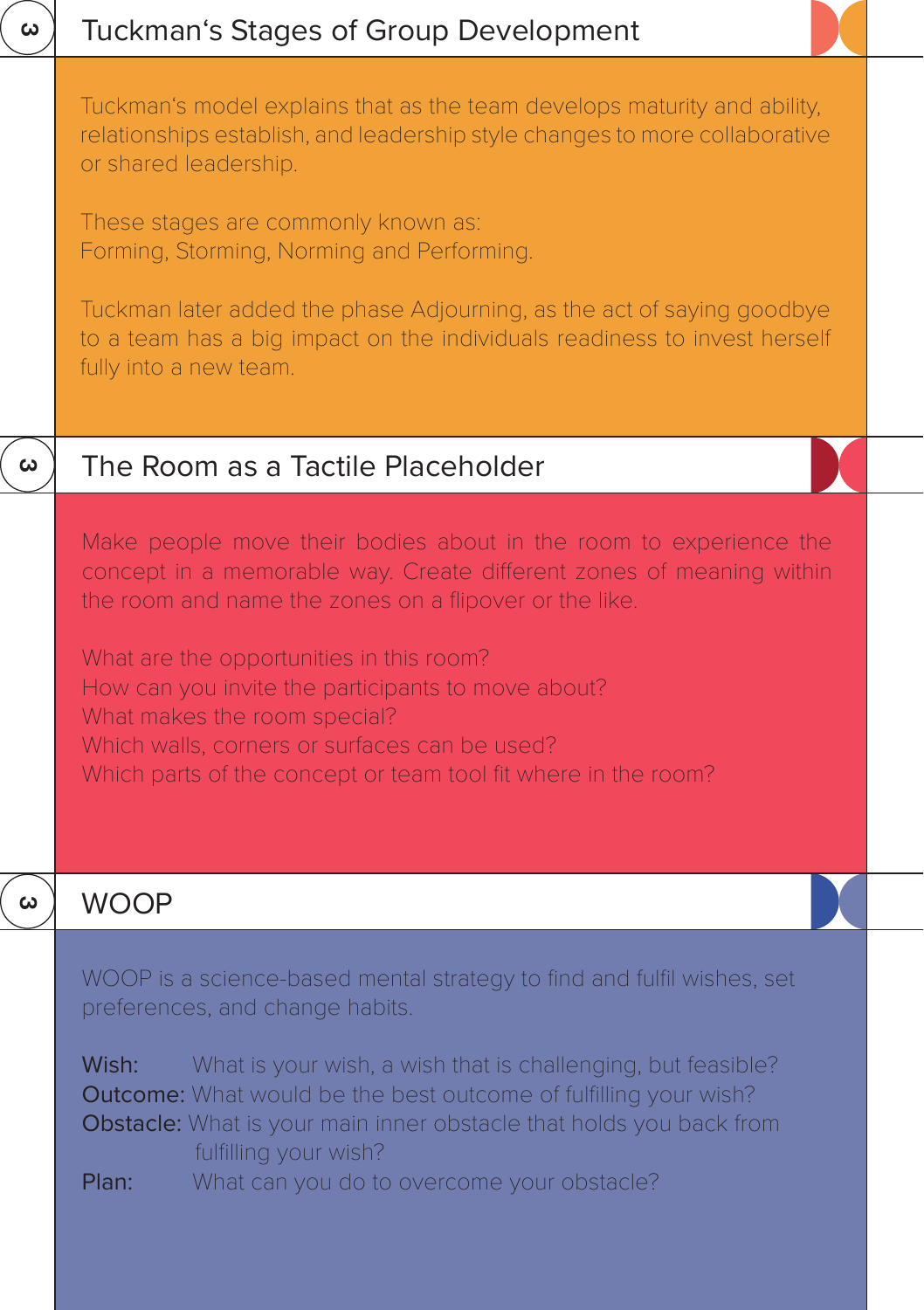Often shortened FSNP, Tuckman's phases provides a solid framework for understanding the necessity of working with soft skills:

In order to FORM you must be able to be curious, create trust and build relations. A healthy STORM demands that each individual thinks and acts constructively in conflicts. Without an agreed NORM the standard of the teams work will suffer, and it will not be able to PERFORM.

The framework also offers insights on what leadership skills are most beneficial in the different phases.

# Set up the Room

Example:

This is the north wall; here we look at the concept with a cool gaze.

This is the eastern wall; here we look at the rising possibilities.

This is the southern wall; here we sense what is warm and passionate about the idea.

This is the western wall; here we look at what parts of the concept the sun is setting on - and say goodbye to them.

Be creative. Make up something. People will join when you lead!

# Work the WOOP

Ask participants to note their **Wish** in 3-6 words.

Ask participants to note their best **Outcome** in 3-6 words: Imagine....

Ask participants to note their main inner Obstacle in 3-6 words: Imagine...

Ask participants to note their **action plan** or thought in 3-6 words: Fill in the blanks: If…… (your obstacle) , then I will…… (your action or thought to overcome obstacle)

Imagine once more:

If…… (obstacle), then I will…… (action).

ო

ო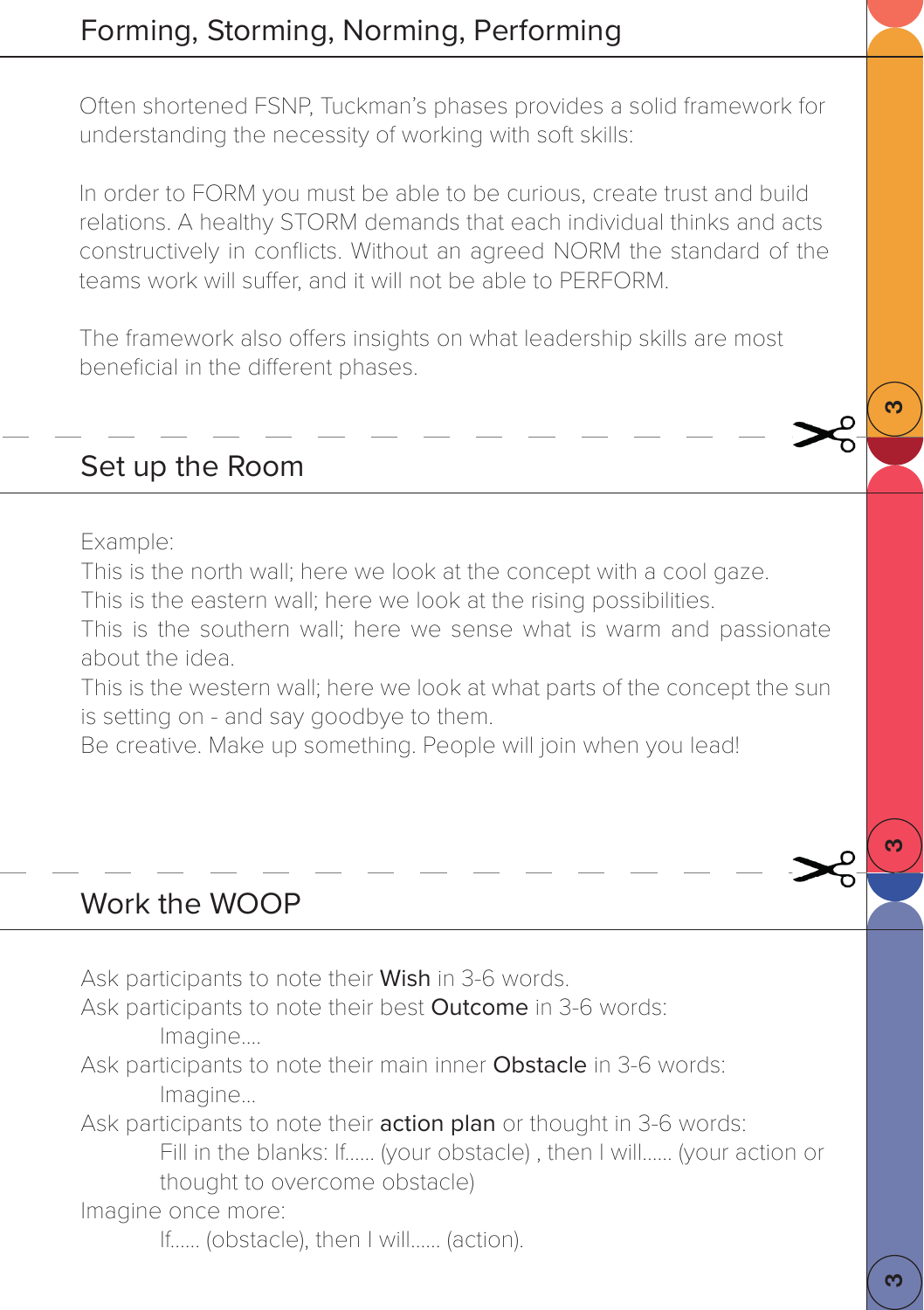|   | As an alternative to the very common adversarial processes often used in<br>group meetings, Dr. Edward de Bono's Six Thinking Hats is a simple, yet<br>effective way to create a thinking process that helps the participants be<br>more focused and productive.<br>The Six Thinking Hats create a parallel process that makes room for many<br>opinions or voices to be heard, without the meeting turning into a verbal<br>tennis match, where most of the participants are spectators while two<br>opponents hash it out.<br>As entertaining as it may be, it is very rarely effective. |
|---|--------------------------------------------------------------------------------------------------------------------------------------------------------------------------------------------------------------------------------------------------------------------------------------------------------------------------------------------------------------------------------------------------------------------------------------------------------------------------------------------------------------------------------------------------------------------------------------------|
| 4 | Tension and release                                                                                                                                                                                                                                                                                                                                                                                                                                                                                                                                                                        |
|   | Sometimes the benefits of learning a new method or mindset is not clear<br>to the participants.<br>To raise motivation and awareness it may be helpful to experience the<br>opposite first, i.e. stage a badly handled conflict, a tumultuous meeting or<br>the like.<br>Or have the participants suggest ways to demonstrate how the task most<br>surely not should be done.                                                                                                                                                                                                              |
| Δ | Sharing in dyads                                                                                                                                                                                                                                                                                                                                                                                                                                                                                                                                                                           |
|   | Put your experiences into words and say them out loud.<br>When you say what you are thinking,<br>you can think about what you are saying.                                                                                                                                                                                                                                                                                                                                                                                                                                                  |

# 4 Six Thinking Hats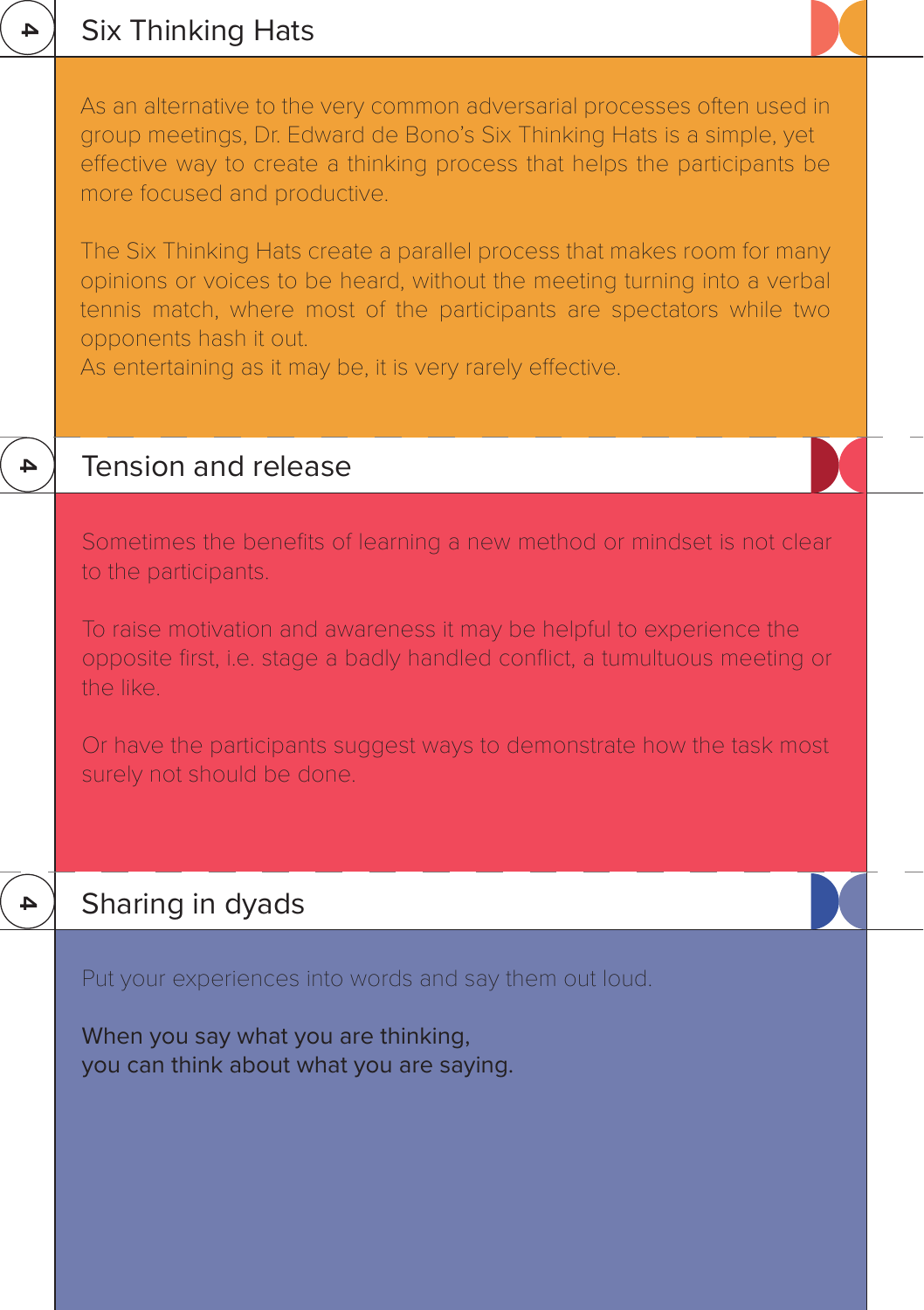Train the Hats in groups of 4-6 people. Let participants suggest 2-3 controversial topics for discussion, then let each group choose the subject they want to discuss when training "the hats". Even better, let the teams work with hot topics from their daily (work)life!

Build method muscle by having more than one meeting round, starting with blue, white and red hat, then adding black and yellow hat, and finally diving deep in to green hat.

More info on Six Thinking Hats: https://www.mindtools.com/pages/article/newTED\_07.htm

## Example

Working with feedback, first create a scenario with bad, inefficient or even harmful (but possibly humoristic) feedback.

Let all participants experience and reflect on how this feels and what the outcomes are.

Ask if they're willing to try another way. Then present the alternative way or method.

#### Example

Ask participants to find someone in the room they have only spoken very little with today.

Give each couple 15-20 minutes to discuss what they found most valuable in the concept.

You may ask them to summarise by having each dyad write 4 sticky notes; 3 benefits and 1 caveat.

4

4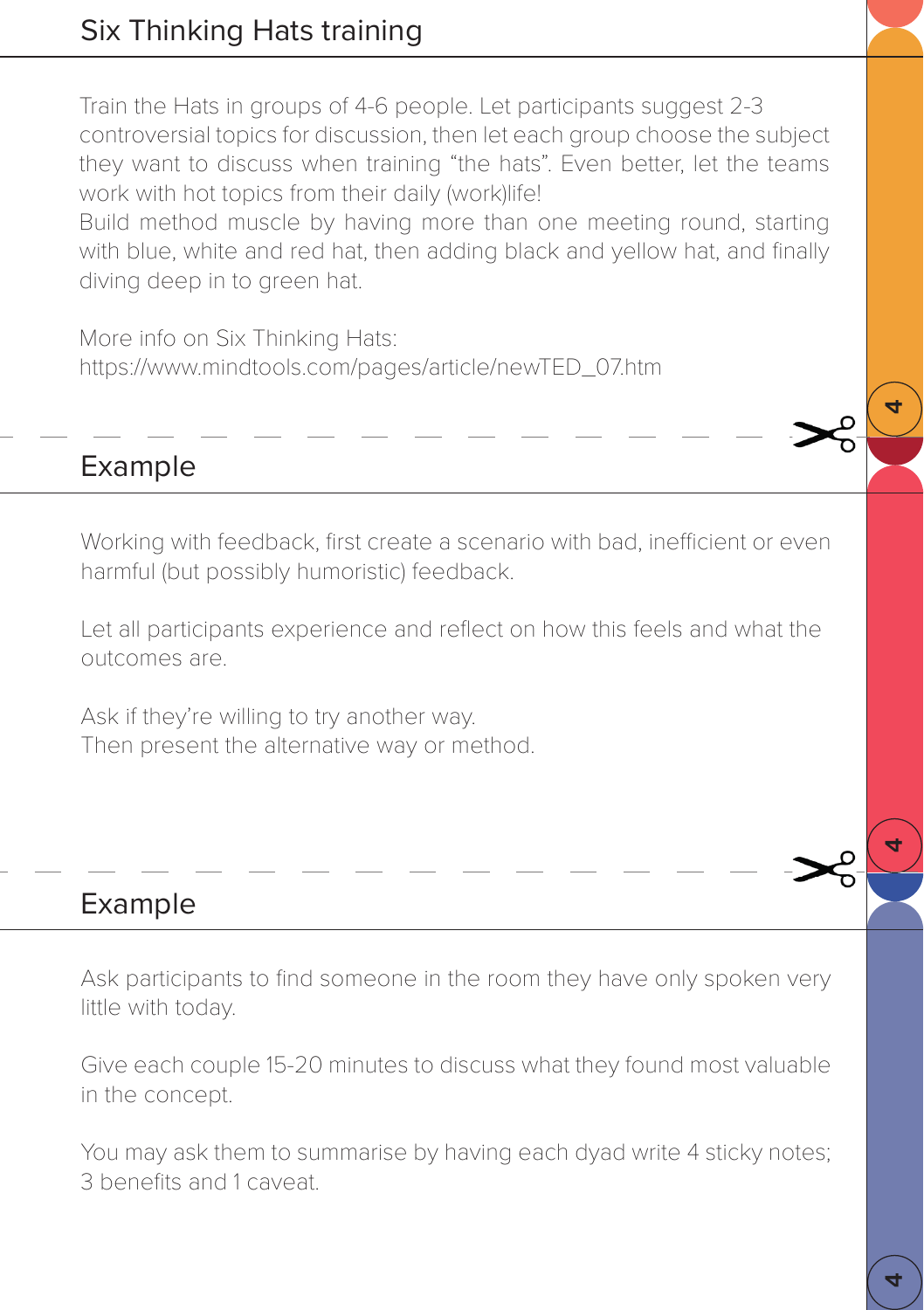| ហ        | <b>Change Management</b> According to Rick Maurer's book                                                                                                                                                                                                                                                                                                                                                               |
|----------|------------------------------------------------------------------------------------------------------------------------------------------------------------------------------------------------------------------------------------------------------------------------------------------------------------------------------------------------------------------------------------------------------------------------|
|          | According to Rick Maurers book "Through the Wall of Resistance", 70% of<br>all changes in organisations fail.<br>Trying to overcome or overpower resistance to change often just adds<br>to the opposition. When you encounter resistance to change, start by<br>identifying the three levels of resistance you meet.<br>Then understand what energy could be supportive when we try to plan<br>and implement change.  |
|          |                                                                                                                                                                                                                                                                                                                                                                                                                        |
| <b>ທ</b> | <b>Rubber Bands</b>                                                                                                                                                                                                                                                                                                                                                                                                    |
|          | Rubber bands stretch.<br>Rubber bands usually return to their original size.<br>Rubber bands come in many forms and sizes (and colours).<br>Rubber bands come in many resistance levels.<br>Rubber bands can be tied together (but may be hard to untie).<br>Rubber bands can hold things together.<br>Rubber bands can snap and hurt.<br>Rubber bands can be worn as reminders.<br>Rubber bands can provide exercise. |
| ហ        | <b>Future Pace</b>                                                                                                                                                                                                                                                                                                                                                                                                     |
|          | In order to implement what has been learned, let the participants work<br>with the question on the page to the right.                                                                                                                                                                                                                                                                                                  |
|          | Let the participants work individually and in silence with the question for 5<br>minutes.                                                                                                                                                                                                                                                                                                                              |
|          | Then let the sharing begin, in teams or in plenary.                                                                                                                                                                                                                                                                                                                                                                    |
|          | Will they commit to try it out? When will they evaluate - and how?                                                                                                                                                                                                                                                                                                                                                     |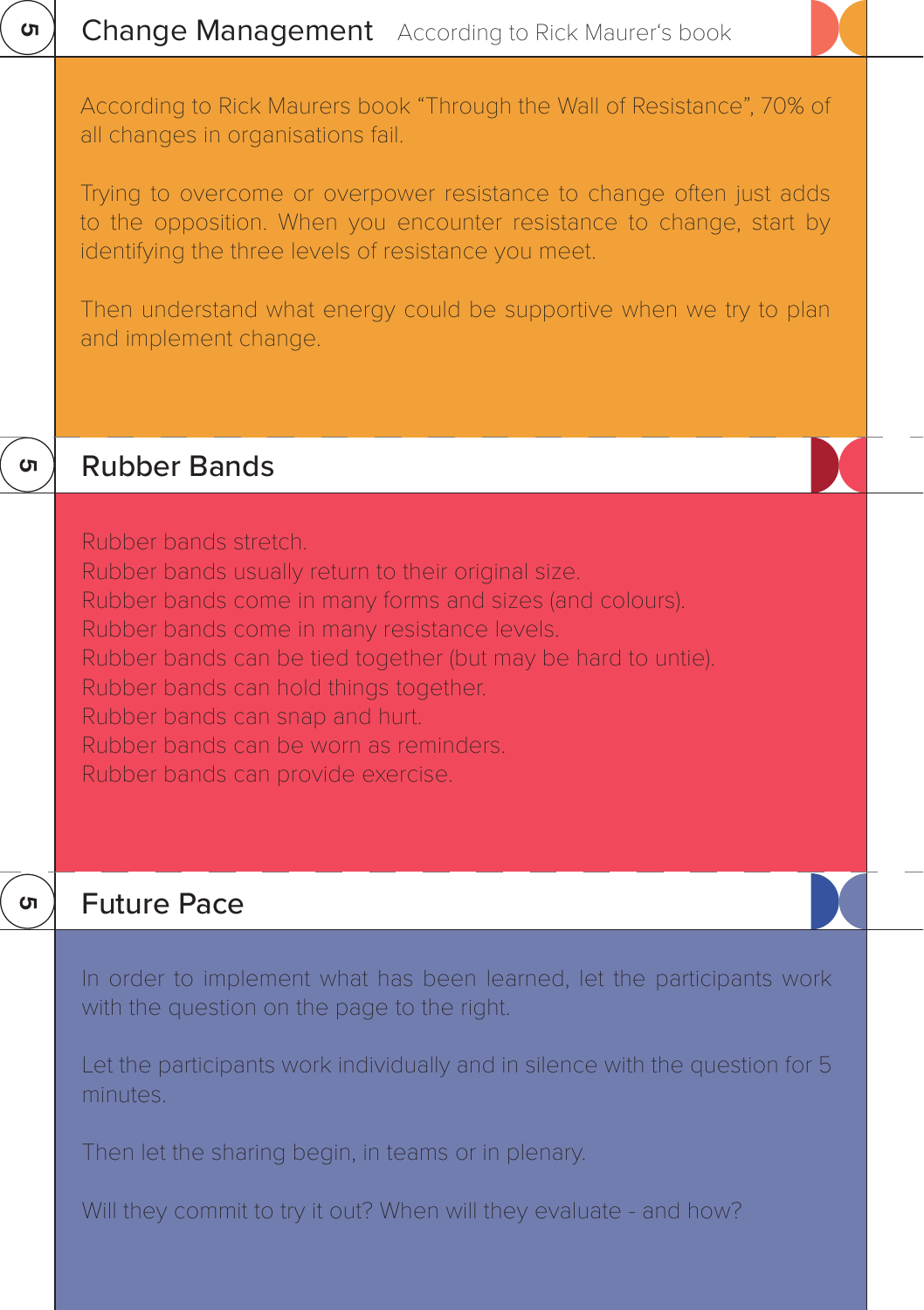Resistance levels:

- 1. I don't get it.
- 2. I don't like it.
- 3. I don't like you.

Support levels: What we usually need is

- 1. for people to get it (or understand what we are talking about)
- 2. like it (get excited, engaged, committed to the change)
- 3. have trust and confidence in the people leading the change

## Example

What part of this concept will require you to stretch your thinking?

How will you exercise your new habits?

Which parts needs to be held together - by what?

Have participants identify crucial learning points for changed behaviour and symbolise it by building and presenting a human sculpture connected (or held together) by rubber bands.

#### Example

What is the smallest thing that we (or I) can do now that will have the biggest effect?

 $\overline{5}$ 

<u> 19</u>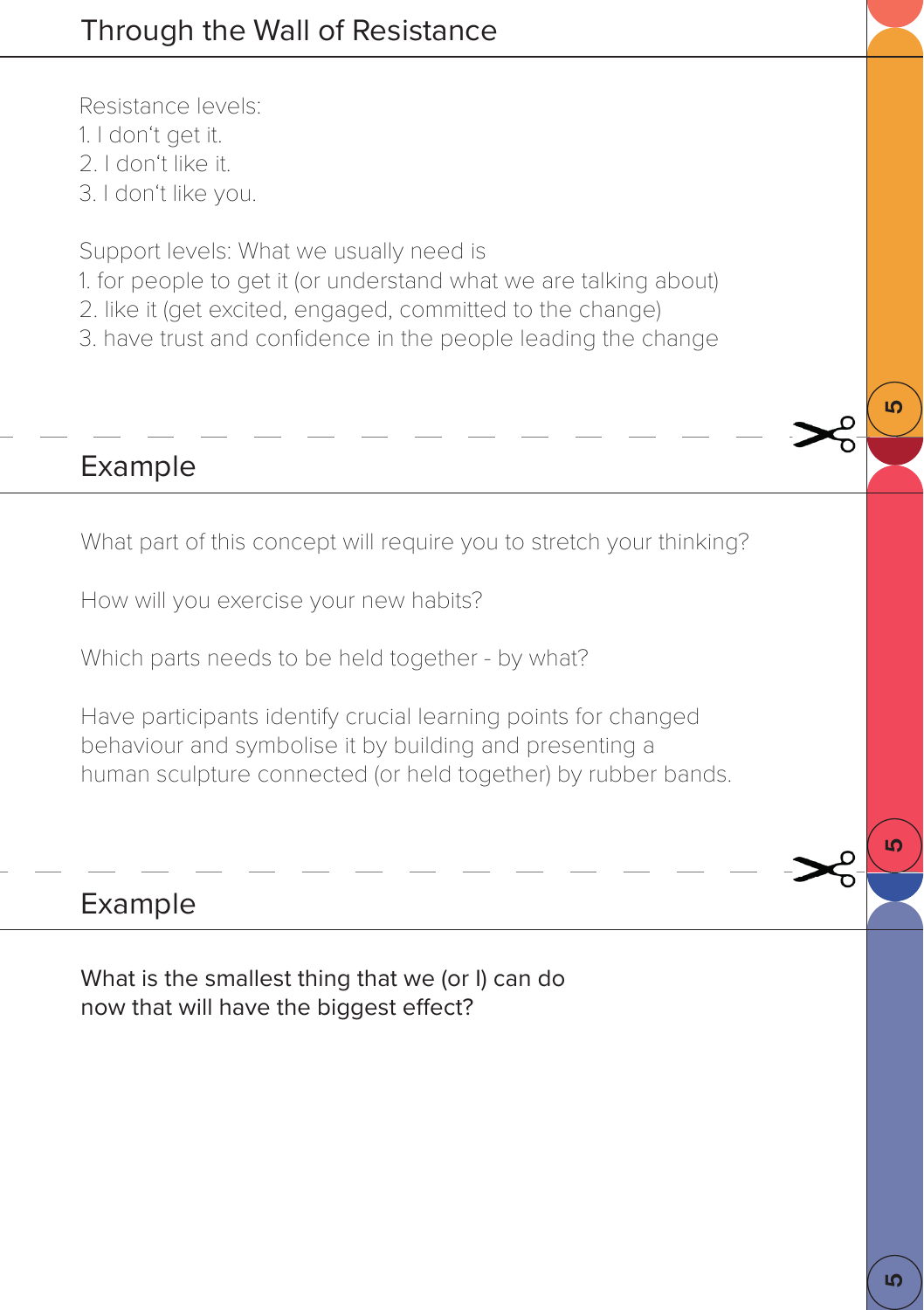| ග | <b>Fast Feedback Fuels Performance</b>                                                                                                                                                                                                                                                                                                                                                                                                                                                                                                                                                                                                             |
|---|----------------------------------------------------------------------------------------------------------------------------------------------------------------------------------------------------------------------------------------------------------------------------------------------------------------------------------------------------------------------------------------------------------------------------------------------------------------------------------------------------------------------------------------------------------------------------------------------------------------------------------------------------|
|   | A work environment where feedback is fast and frequent<br>Supports agility: Fast Feedback energizes employees and enables<br>teams to make real-time, on-the-fly performance adjustments that create<br>a competitive edge.<br>Inspires excellence: Employees are 3.6 times more likely to strongly agree<br>that they are motivated to do outstanding work when their manager<br>provides daily (vs. annual) feedback.<br>Retains talent: Employees today are looking for purpose-driven work and<br>a manager who acknowledges and accelerates their progress.<br>(https://www.gallup.com/workplace/357764/fast-feedback-fuels-performance.aspx) |
| ග | <b>Scarves</b>                                                                                                                                                                                                                                                                                                                                                                                                                                                                                                                                                                                                                                     |
|   | Scarves are light.<br>Scarves have different colours.<br>Scarves may be tied together.<br>Scarves can make a rope.<br>Scarves can be knotted into balls to throw.<br>Scarves fall down slowly when they are thrown into the air.<br>When you look through scarves, you see things in a different light.<br>Scarves can be veils.<br>Veils can be dropped.                                                                                                                                                                                                                                                                                          |
| ග | <b>Walk and Talk</b>                                                                                                                                                                                                                                                                                                                                                                                                                                                                                                                                                                                                                               |
|   | Yeah, the good ol' walk'n'talk Isn't it just a handy method for the coach or<br>the facilitator to get a break?<br>No. Walking boosts creative ideation in real time.                                                                                                                                                                                                                                                                                                                                                                                                                                                                              |
|   | Great thinkers such as Aristotle, Virginia Woolf and Søren Kierkegaard<br>have inextricably linked thinking to walking.                                                                                                                                                                                                                                                                                                                                                                                                                                                                                                                            |
|   | https://www.apa.org/pubs/journals/releases/xlm-a0036577.pdf                                                                                                                                                                                                                                                                                                                                                                                                                                                                                                                                                                                        |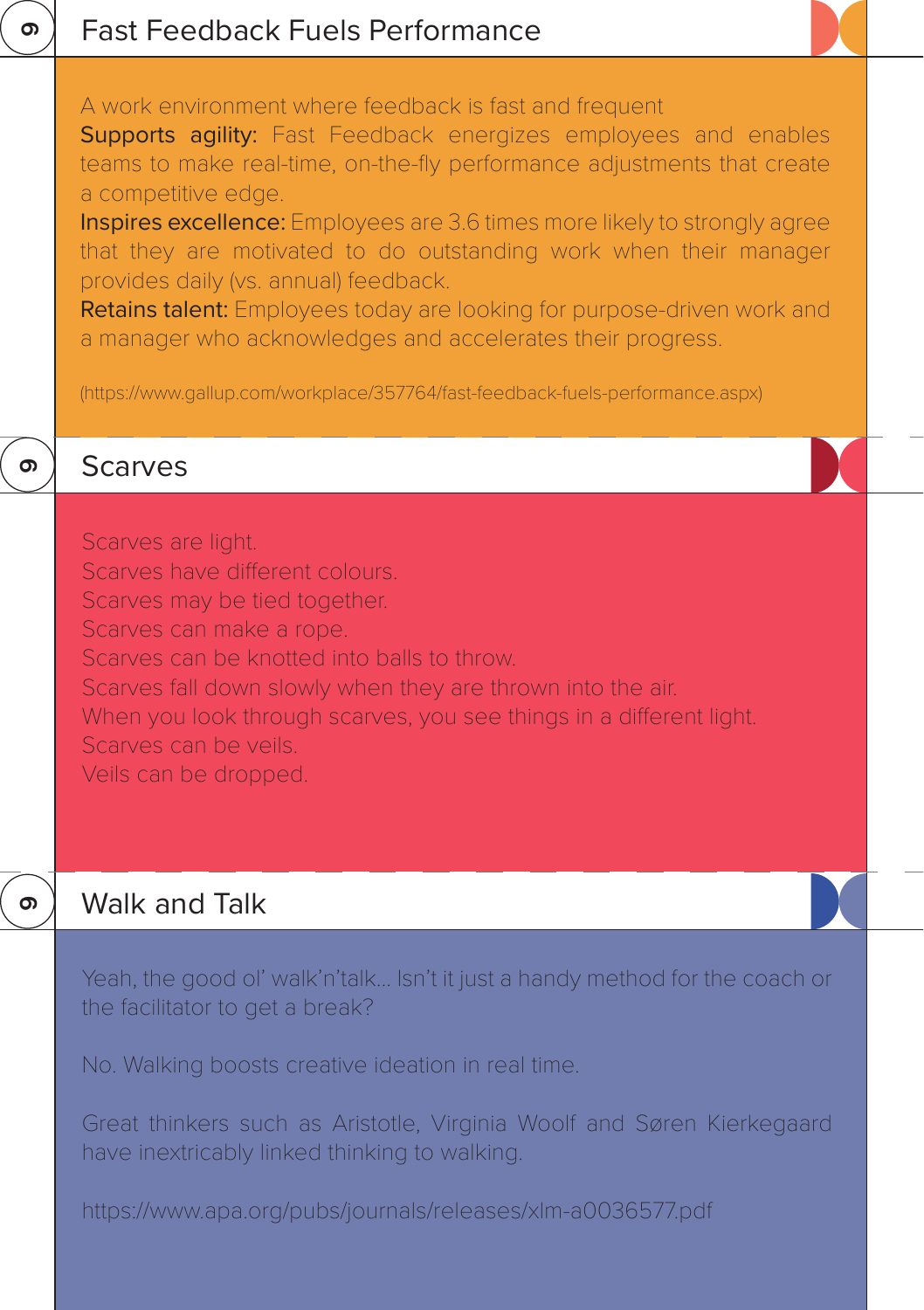# XYZ APPROACH

When you did ……….………… (X) It made me feel ……….………. (Y) And I'd rather you did .………. (Z)

- Say what the problem is
- Say how that made you feel or how it affects the team or the atmosphere
- Suggest what could be changed

This is just an example. There's an ample supply of feedback methods on the net.

# Example

Grab one red scarf each, discuss in pairs:

"If you were to make sure you failed, what would you have to do?" Have each participant mention what action would lead to failure and tie their scarf to the next persons scarf. Pull the long red rope leading to failure.

Grab one green scarf each, discuss in pairs:

"If you were to make sure you succeed, what would you have to do?" Have each participant mention what action would lead to success and tie their scarf to the next persons scarf. Now pull the long green rope leading to success.

# Tips & Tricks

Print instruction cards with talking points, questions or challenges to work with on the Walk'n'Talk. Postcard size is handy.

Make a signpost halfway through the walk with a new set of questions.

Bringing food, snacks and/or hot and cold beverages as a surprise on longer walks may enhance the mood.

Expect participants to need time to get ready for next activity when they return.

 $\omega$ 

ဖ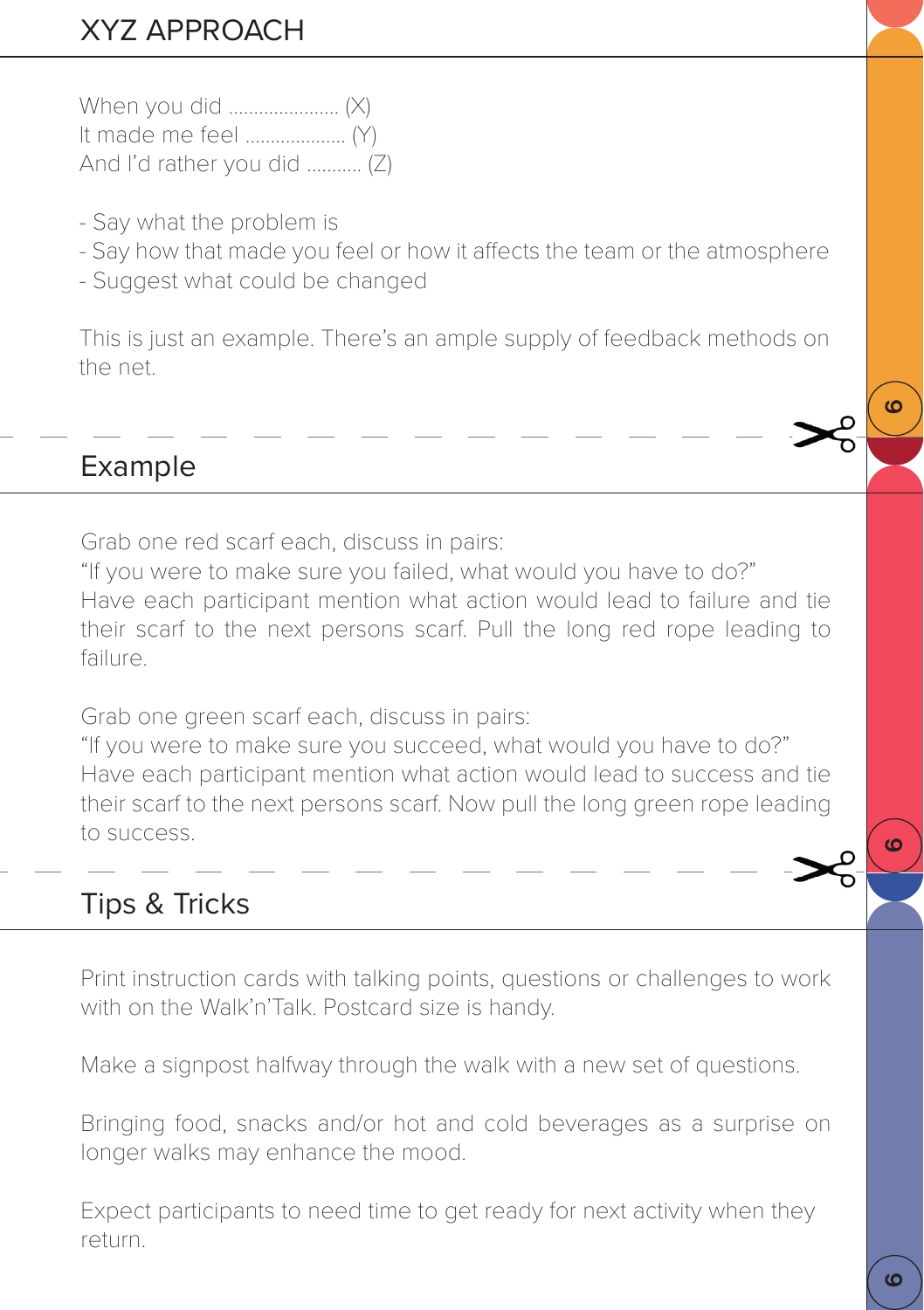|   | Domain Theory                                                                                                                                                                                                                                                                                                          |
|---|------------------------------------------------------------------------------------------------------------------------------------------------------------------------------------------------------------------------------------------------------------------------------------------------------------------------|
|   | The domain theory is an attempt to visualise three different logics, from<br>which we see, understand and describe the world.                                                                                                                                                                                          |
|   | The domains (logics) exist side by side in the conversation, but usually one<br>of the domains at a given time will be predominant in relation to the other<br>two.                                                                                                                                                    |
|   | Using the domains is helpful in clarifying conversations and in identifying<br>problems, pitfalls and potentials in the way we work together.<br>(Adaptation of Humberto Maturana's domain theory)                                                                                                                     |
|   |                                                                                                                                                                                                                                                                                                                        |
|   | Fishbowl                                                                                                                                                                                                                                                                                                               |
|   | Participants are separated into an inner and outer circle.                                                                                                                                                                                                                                                             |
|   | In the inner circle - or fishbowl - participants train or try out a tool or an<br>exercise.                                                                                                                                                                                                                            |
|   | In the outer circle, participants watch and listen, and take notes.                                                                                                                                                                                                                                                    |
|   | After the inner circle participants have done their work, the outer circle<br>discusses what they saw and heard, and how it affected them while the<br>inner circle listens without commenting.                                                                                                                        |
| ⊣ | Engagement curve                                                                                                                                                                                                                                                                                                       |
|   | Let the participants revisit the experience in pairs.                                                                                                                                                                                                                                                                  |
|   | Let them show each other when they felt most absorbed in the different<br>processes and when they zoned out.<br>When they had the highest energy and when they were low on energy.<br>When they learned the most and when they were bored.<br>When they were engaged and committed - and when they chose not to<br>be. |

Use a trigger to enhance the sharing; have them walk the talk, draw an energy line, show what they felt with gestures…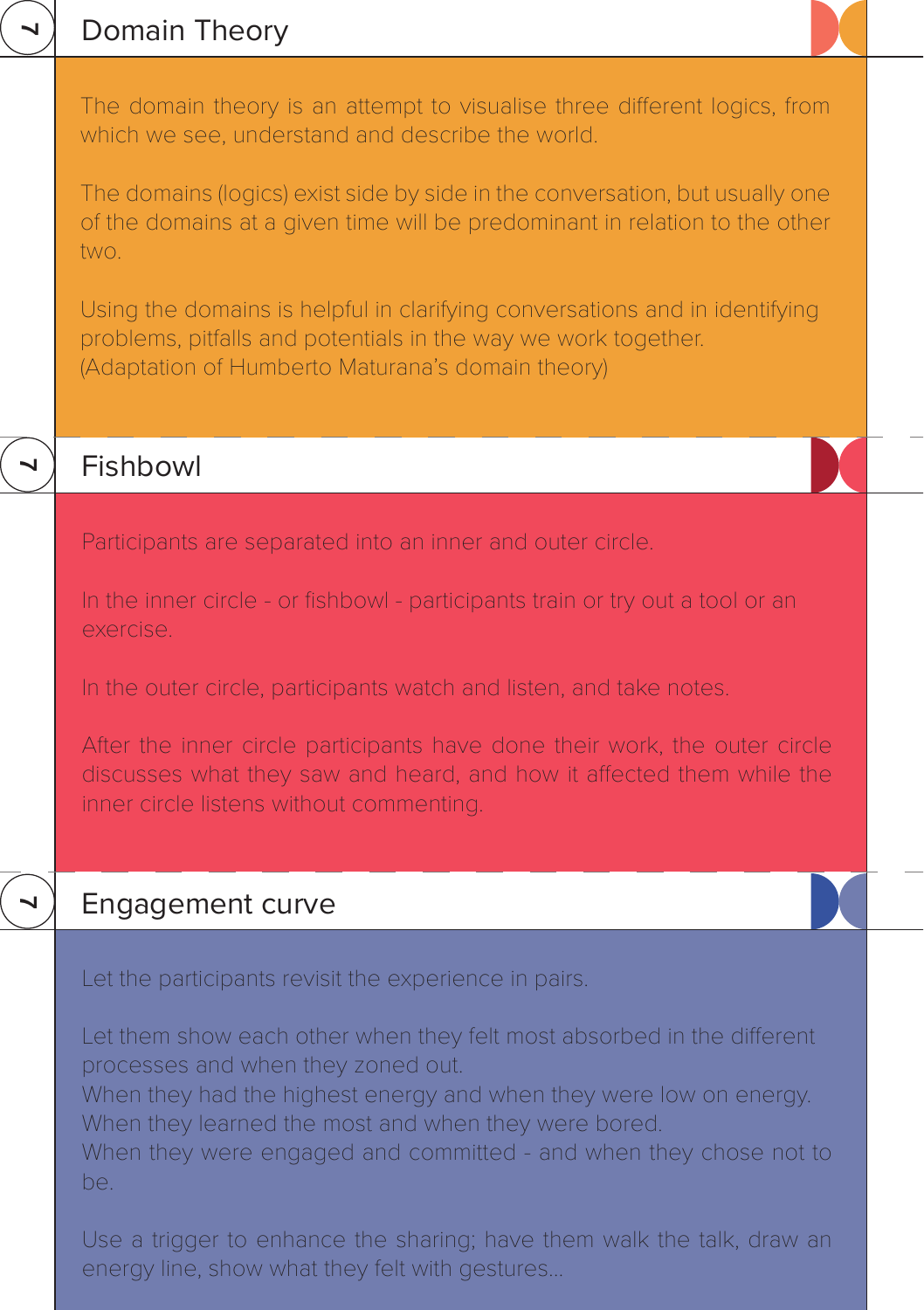# The 3 domains



# Example

Put blue painters tape on floor, the longer the better.

Mark tape with time indications - first hour, second hour etc.

Have participants walk along the tape in pairs, reiterating what they worked on.

After having walked the length of the tape and talked the workshop through, have them each write their initials and a "plus" where their greatest aha moment was - and their initials and a "minus" where they zoned out.

If applicable, you may ask if their outcome matched their engagement.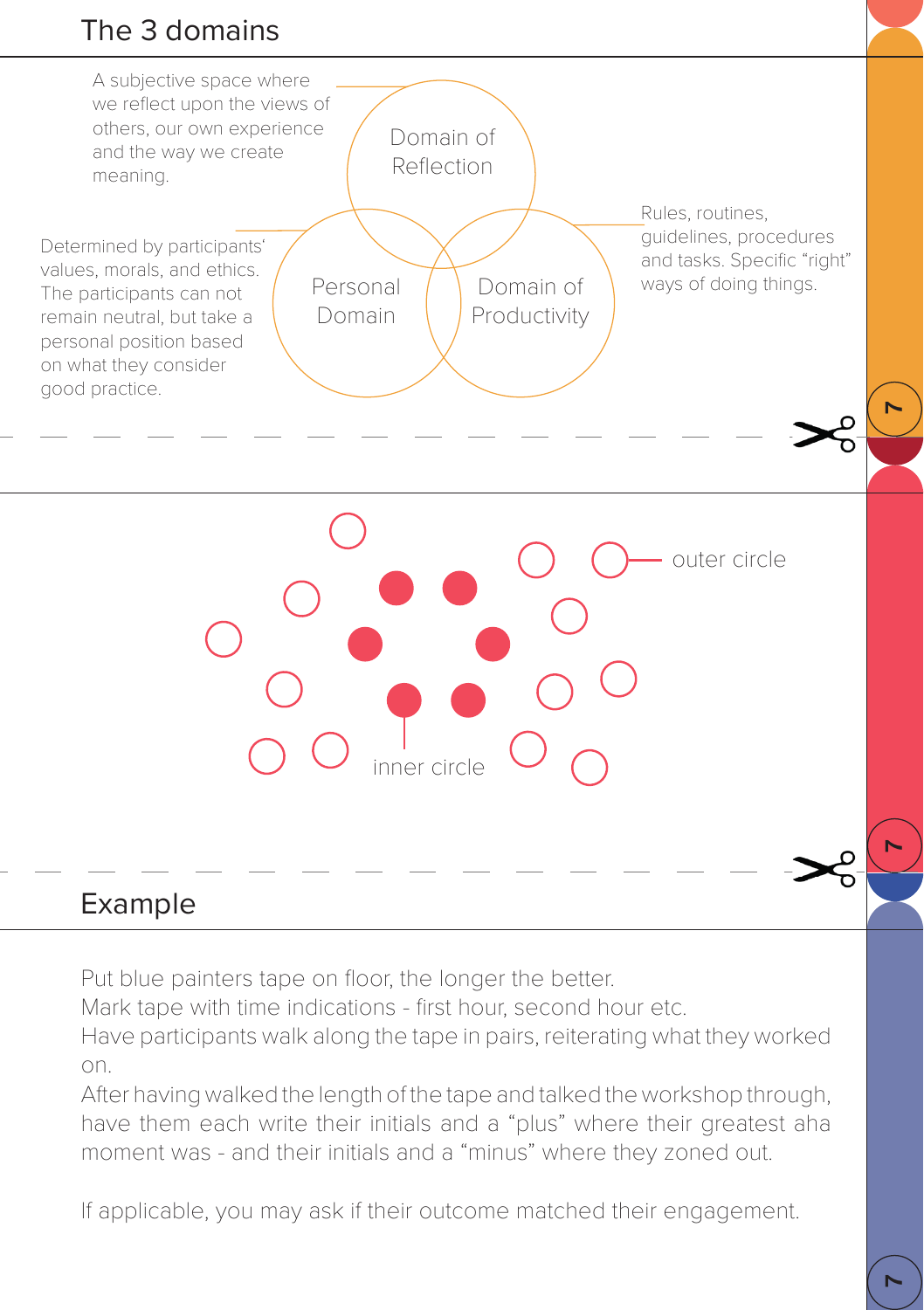| $\infty$ | <b>Conflict Behaviour</b>                                                                                                                                                                                                                                                                                                                                                                                                                                                                                                                                                                                                                  |
|----------|--------------------------------------------------------------------------------------------------------------------------------------------------------------------------------------------------------------------------------------------------------------------------------------------------------------------------------------------------------------------------------------------------------------------------------------------------------------------------------------------------------------------------------------------------------------------------------------------------------------------------------------------|
|          | Every teams has conflicts, both internally between team members and<br>externally with other parts. With the right conflict management tools it can<br>be controlled, though seldomly avoided.<br>The Thomas Kilman Inventory lists five major styles of conflict management.<br>By taking a conflict style assessment, participants will gain awareness on<br>which conflict style they use most often.<br>Through facilitated discussions and examples from the participant's own<br>experiences, the team members gain a better understanding of their own<br>conflict styles as well as the conflict styles of the other team members. |
| $\infty$ | Ropes                                                                                                                                                                                                                                                                                                                                                                                                                                                                                                                                                                                                                                      |
|          | Use ropes to lay out lines, grids, crosses, horseshoes and other shapes<br>on floors inside or grass or parking lots outside.<br>Define values attributed to certain places or parts of the rope, and have<br>participants moving about in the field you have established.<br>You can work in silence or have the participants engage in dialogue about<br>why the stand where they stand. Because people stand the same place<br>- but maybe for different reasons - the can have "safe" and engaging<br>dialogues.                                                                                                                       |
| ထ        | <b>Celebrity Interview</b>                                                                                                                                                                                                                                                                                                                                                                                                                                                                                                                                                                                                                 |
|          | In groups of 2-4 persons, have one person interview the other.<br>Use a pencil or the like as an imaginary microphone, and let the interviewer<br>be interested in the engaging style of a TV-reporter.<br>If more than 2 persons, the remaining participants observes and take<br>notes.<br>Change roles until everyone has been interviewer and interviewee.<br>Compare notes.                                                                                                                                                                                                                                                           |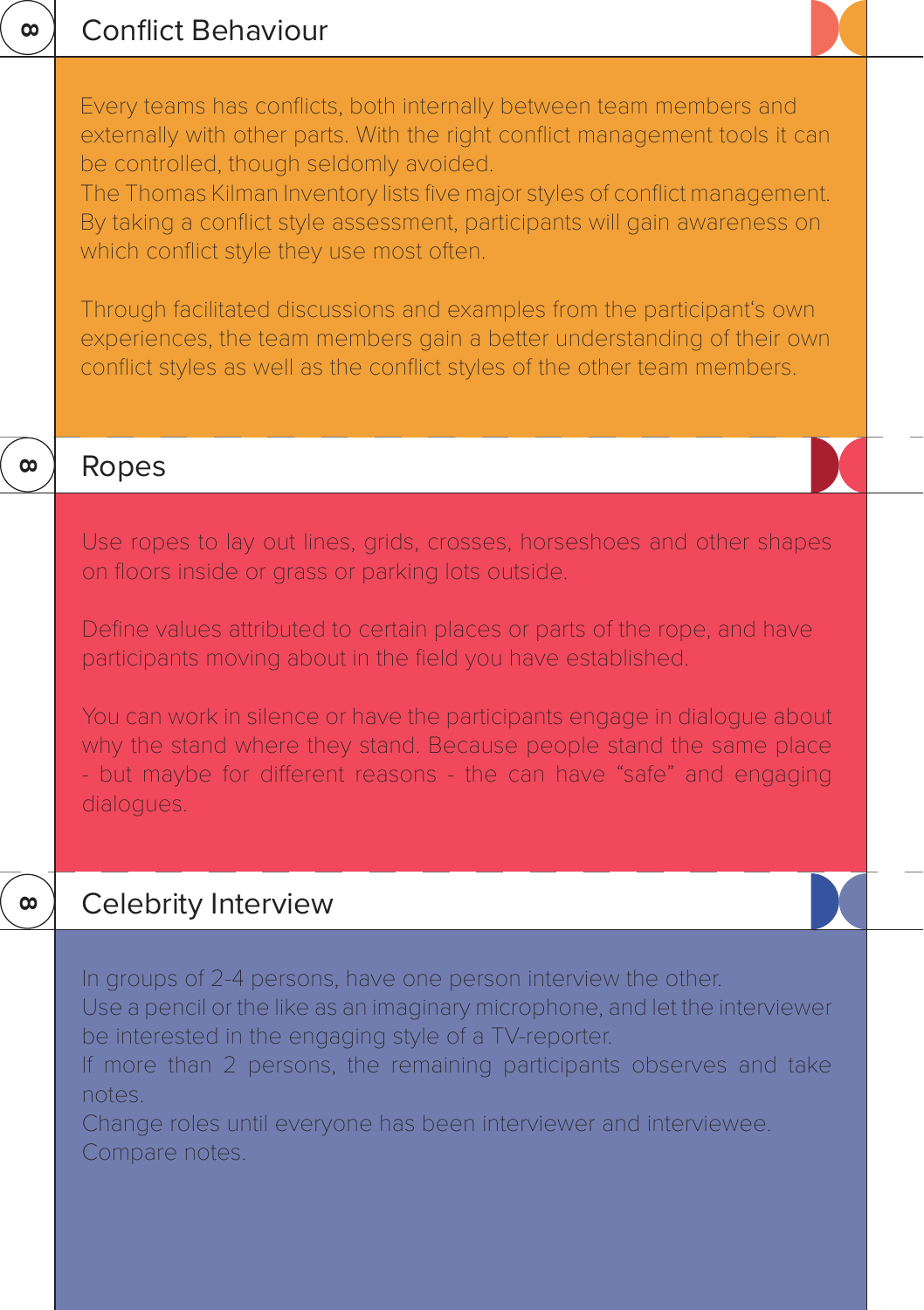

What will you do, try, or consider? How will you prepare for that? Who will be affected - positively or negatively - by these potential changes? Who could offer you feedback or support? Where or when do you feel most challenged or reactive? Where might you experience resistance from others?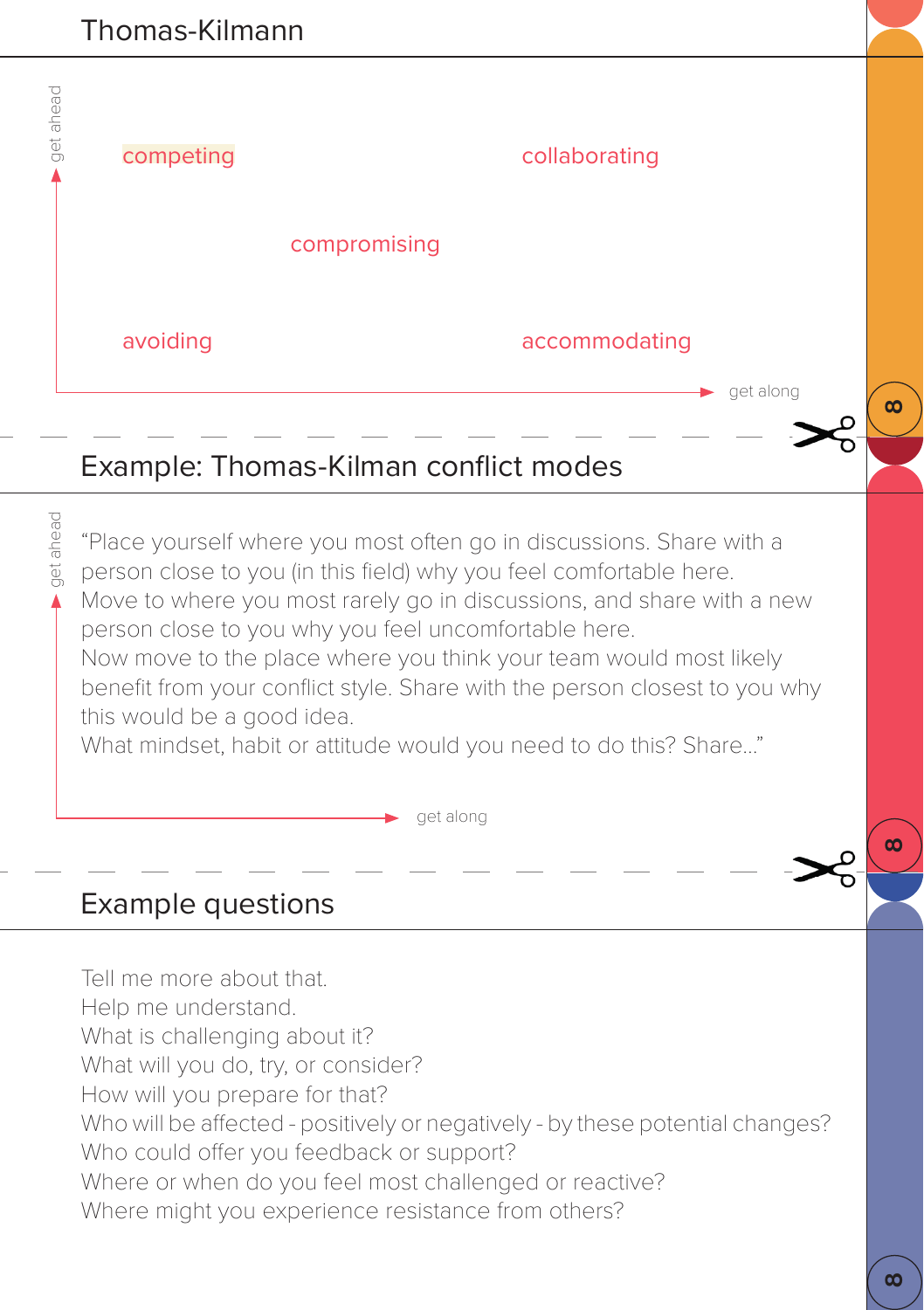| $\boldsymbol{\omega}$ | <b>Active Listening</b>                                                                                                                                                                                                                                                                                                                                                                                                                             |  |
|-----------------------|-----------------------------------------------------------------------------------------------------------------------------------------------------------------------------------------------------------------------------------------------------------------------------------------------------------------------------------------------------------------------------------------------------------------------------------------------------|--|
|                       | Listening may seem simple, but it is not.<br>To give another person your undivided attention for just a few minutes can<br>be really challenging.<br>Entrepreneurs and business leaders will benefit from training and using<br>this essential interpersonal skill. Listen to understand, and remember that<br>you don't have to agree to understand.<br>"The most important thing in communication is hearing what isn't said."<br>(Peter Drucker) |  |
| ဖ                     | <b>Music</b>                                                                                                                                                                                                                                                                                                                                                                                                                                        |  |
|                       | Music evokes feelings and sensations that can put cognitive realisations in<br>a different perspective.<br>You can broadly work with music in 3 different settings:<br>• Composing music<br>• Performing music<br>• Listening to (and being affected by) music<br>While the first two demand that the facilitator has a certain level of<br>musical knowledge, the third level can be applied by anyone.                                            |  |
| ဖ                     | <b>Goal Grid</b>                                                                                                                                                                                                                                                                                                                                                                                                                                    |  |
|                       | Clarifying goals, objectives and future actions by determining what we<br>want to Achieve, what we want to Preserve, what we want to Avoid and<br>what we want to <b>Eliminate</b> .<br>• What do we want that we don't have? (Achieve)<br>• What do we want that we already have? (Preserve)<br>• What don't we have that we don't want? (Avoid)<br>• What do we have now that we don't want? (Eliminate)                                          |  |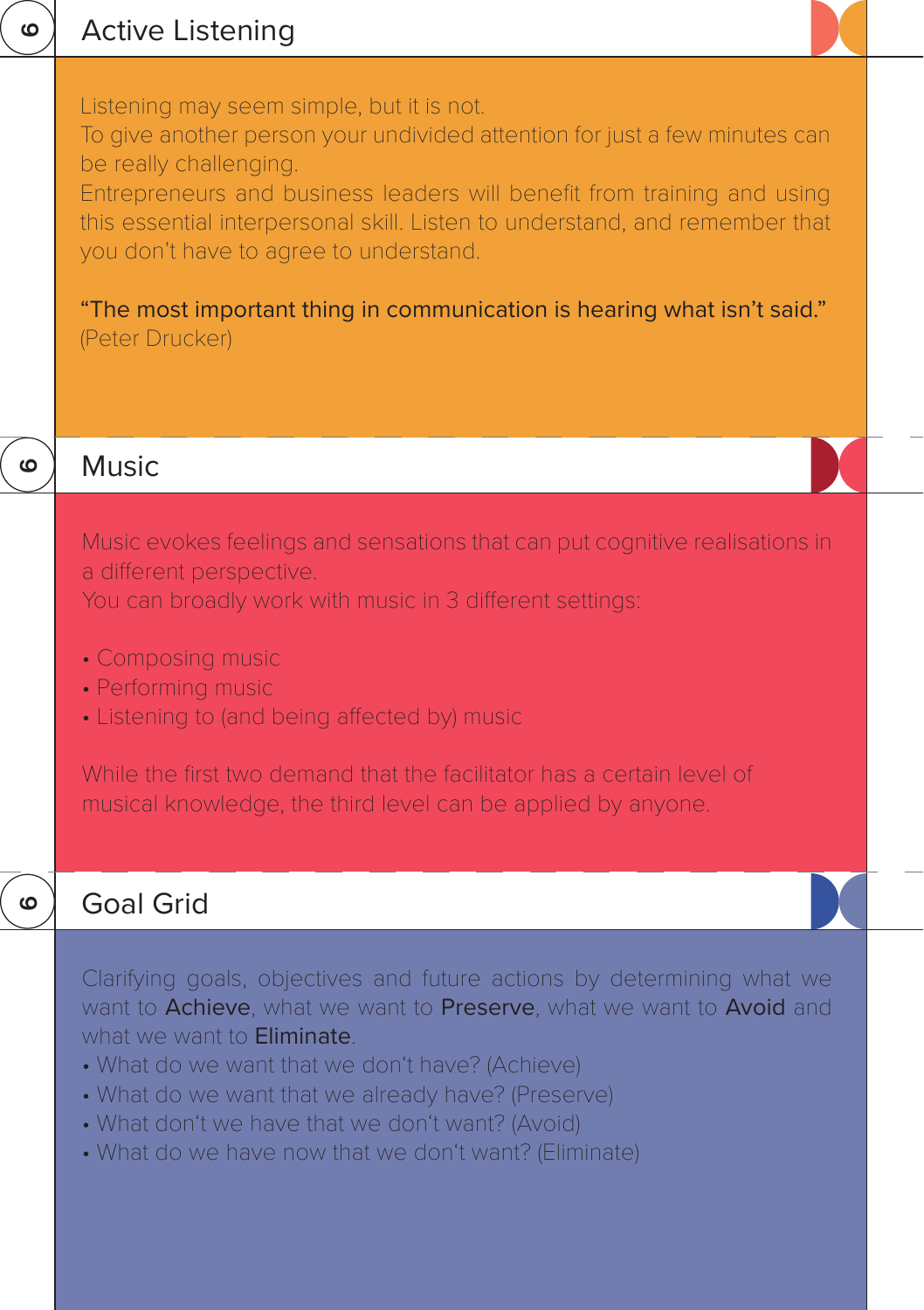- Shut down internal dialogue
- o Be open, neutral and patient
- o Make eye contact
- Don't interrupt
- o Nod your head, say "mmm"
- Watch nonverbal behaviour
- Withhold judgment
- Paraphrase what's been said
- Ask open-ended questions

## Example

We're gonna work with this method by using music.

In groups of four, choose a song or a piece of music that exemplifies how and why this method is important/why it works/how it works.

Play the song in plenary, and discuss your findings.

# Example

Have teams or individuals draw and fill out the Goal Grid.

- Large papers and lots of colours may enhance the experience.
- Or map it out on the floor, having participants moving in the grid.
- Or just use sticky notes and the good ol' whiteboard.



ග

တ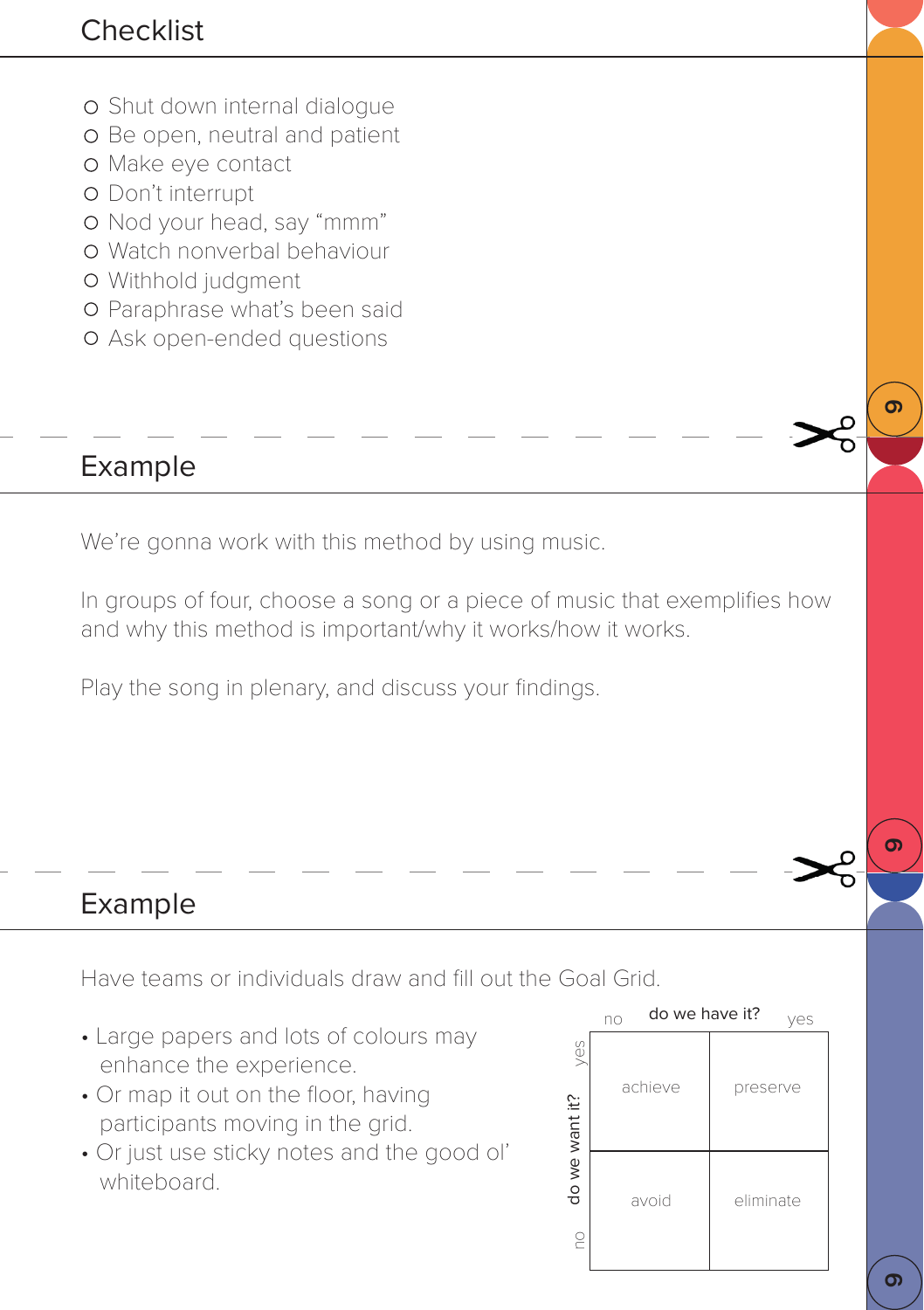# The Five Dysfunctions of a Team

In his 2002 leadership fable, Patrick Lencioni demonstrates a dynamic, five-part model of dysfunctions of a team. By identifying the behaviours and mindsets of poor teamwork, teams can develop strategies for overcoming them in order to:

- be comfortable with one another
- be willing to engage in constructive debate
- achieve clarity and buy-in around team priorities
- hold one another to high standards
- focus on team results instead of individual ambition

#### Power Briefing

ನ

<u>1</u>

<u>ಕ</u>

Most of the time, participants have great tacit knowledge about the theory or model they are about to learn.

Bringing this knowledge into play from the beginning will activate the "group mind", exemplifying that together, we know more. The feeling of "Hey! I know a lot of this stuff already" can be very empowering and motivating.

Be prepared to loose control and trust the "group animal" while being aware of following the energy of the participants. Show enthusiasm!

#### Facts, Feelings, Findings, Future

This four-level model helps you reflect upon what you have learned and how you will put it to use in the future. A game of cards may be used as symbols for remembering the 4 levels:

- Diamonds with their square, even sides symbolise facts ♦
- ♥ Hearts symbolise feelings
- **◆** Digging deeper is symbolised by spades
- ◆ The opportunity to grow is symbolised by clubs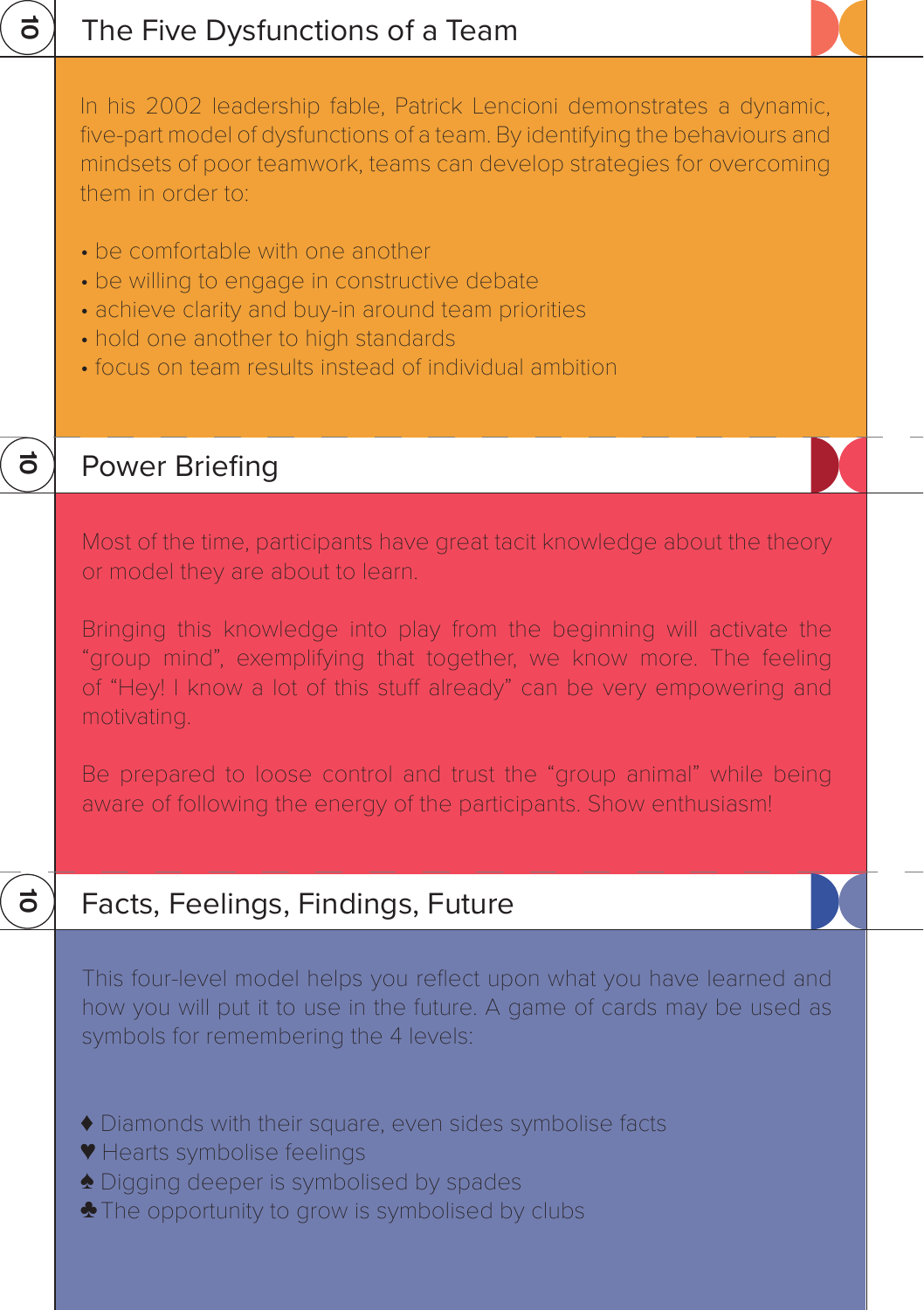



Working with "The Five Dysfunctions of a Team", ask the participants:

You: Starting at the top, what do you need to do as at team? Participants: Reach our goals. Deliver. Create results.

You: Exactly! See, you know this stuff already! When do you create results? Participants: When we do as we promise. When we live up to our agreements. When we hold each other accountable.

You: Precisely! Good work! We call this accountability. I knew you know! - continue until the concept has been grasped. Back up with handouts later.

#### Example

In groups of four, review this workshop by discussing:

- Facts: An objective account of what happened ♦
- Feelings: The emotional reaction to the situation ♥
- Findings: The concrete learning that you can take away from the situation ♠
- ◆ Future: Structuring your learning such that you can use it in the future

https://www.ed.ac.uk/reflection/reflectors-toolkit/reflecting-on-experience/four-f

<u>۽</u>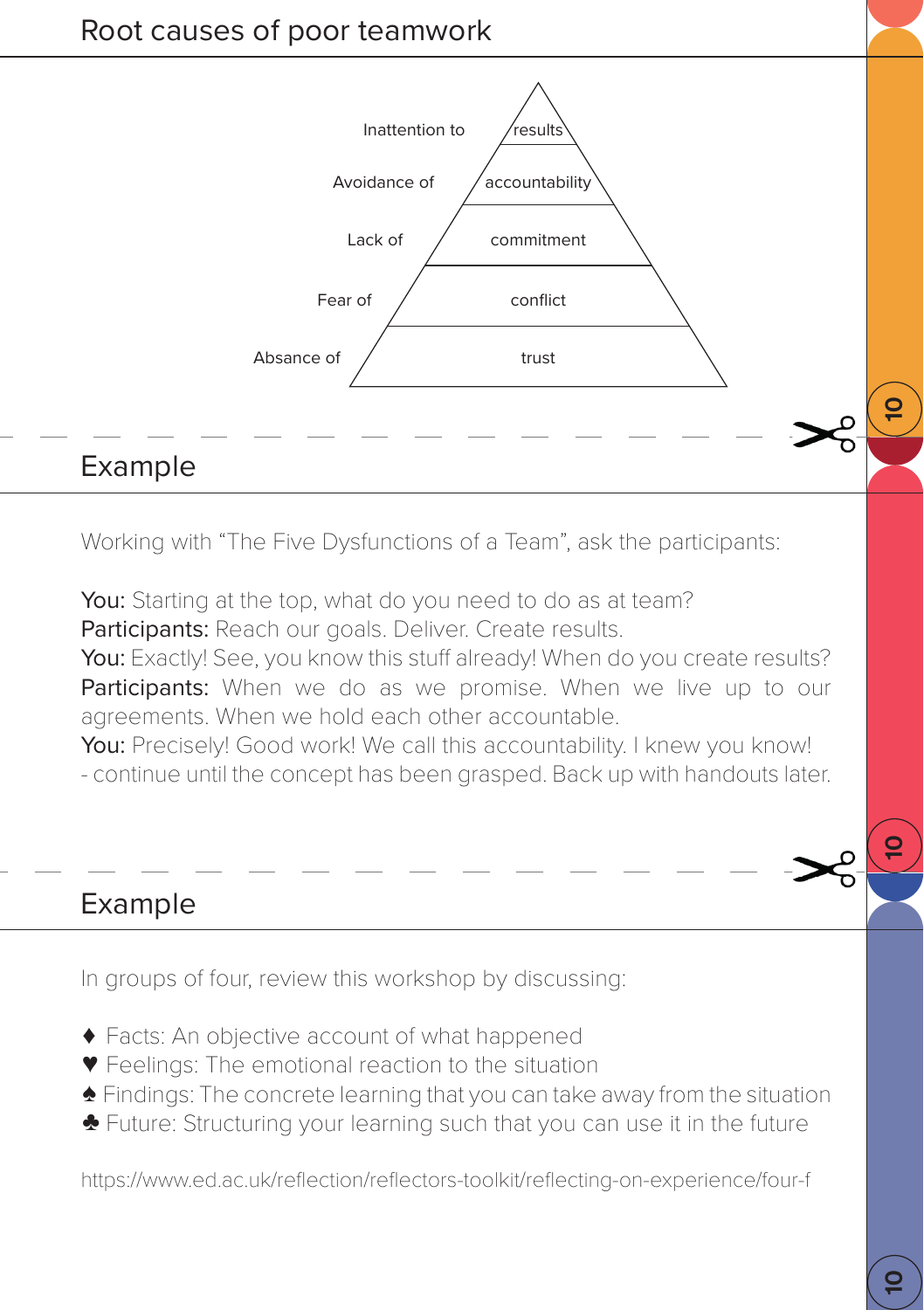# Roles, Rewards, Responsibilities

One of the most challenging conversations a team can have is the clarification of Roles, Rewards and Responsibilities, creating The Team Manifesto, writing the Team Contract, sharing the equity of the startup.

There's lots of literature and info on this, see links https://hbr.org/2012/05/three-pitfalls-startup-founder https://www.skylab.dtu.dk/programmes/toolbox https://blog.hubspot.com/sales/startup-equity

But how to work with the socio-emotional implications?

#### Picture Cards

=

=

 $\Rightarrow$ 

A picture says more than a thousand words.

Use picture cards to create engaging dialogues. Have enough pictures for participants to choose among - at least 3-5 pictures per participant. Collect postcards, print pictures found on the internet or buy complete sets made for this purpose.

#### Permission Slip

To change behavior as a team or as an individual, you may need permission. When we grow up, we had to get permission from our parents to get home late, spend our pocket money and the like.

When in school, we had to bring a permission slip if we needed to go to the dentist, leave early or sit on the bench during physical training.

As grown ups, we may still believe that we need permission. But the difference is, that unless what we plan is illegal, we can give this permission ourselves.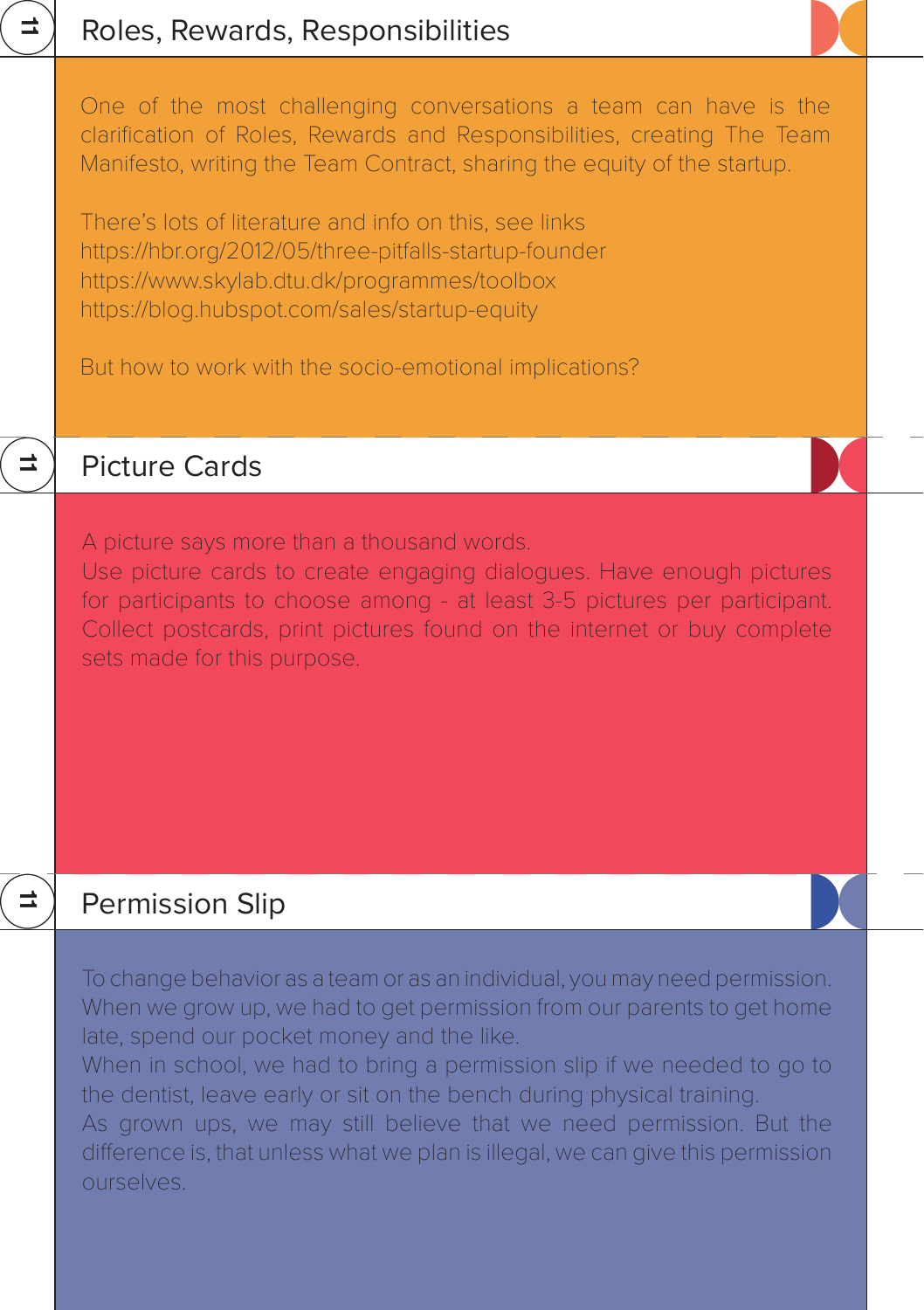When working with the roles, rewards and responsibilities within the team, feelings will be present. Don't push the feelings away when they occur. Instead of viewing feelings as a problem, view them as a resource.

Ask

- What's going on?
- How does it make you feel?
- What are you gonna do?

## Example

"Pick one picture as a metaphor for how the team works now, and one picture for how you would like the team to work in the near future."

"Pick a picture that says something about the challenges this method poses, and one picture for what succesful outcomes the process could bring."

# Examples (permission slips written by participants)

"I hereby give myself permission to be bold and honest."

"The next 6 weeks, I have permission to be more creative, even if that includes saying dumb things and making people laugh."

"I am permitted to show my feelings, to be vulnerable and to be silent."

Signature

Signature

11

11

11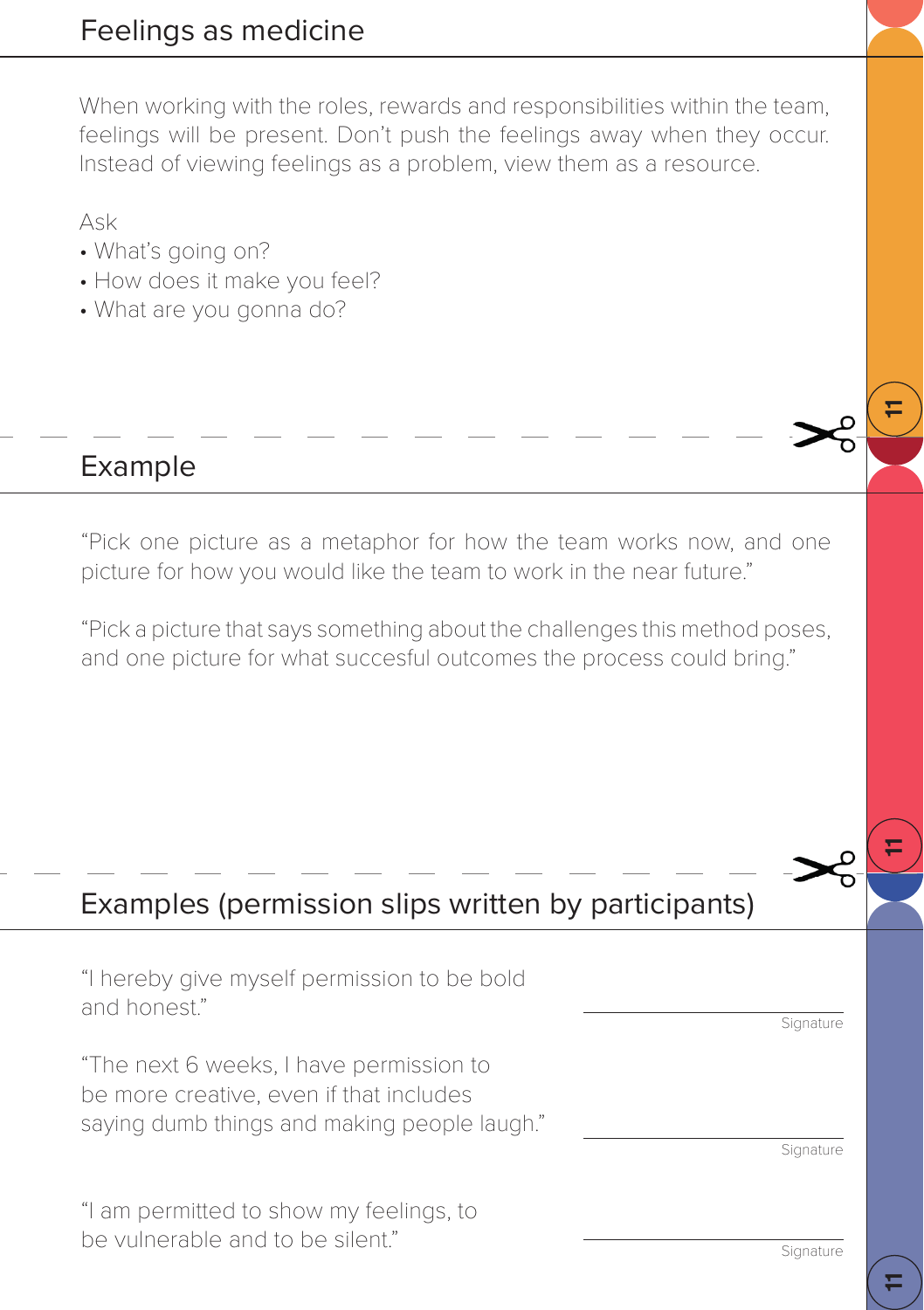

#### Personal Goal Setting

Take the biggest learning from this session, turn it into clear and specific goals. Ask yourself:

- What do I want to accomplish?
- Why is this goal important?
- Who is involved?

12

- Where is it located?
- Which resources or limits are involved? Turn your answers into a "SMART" goal.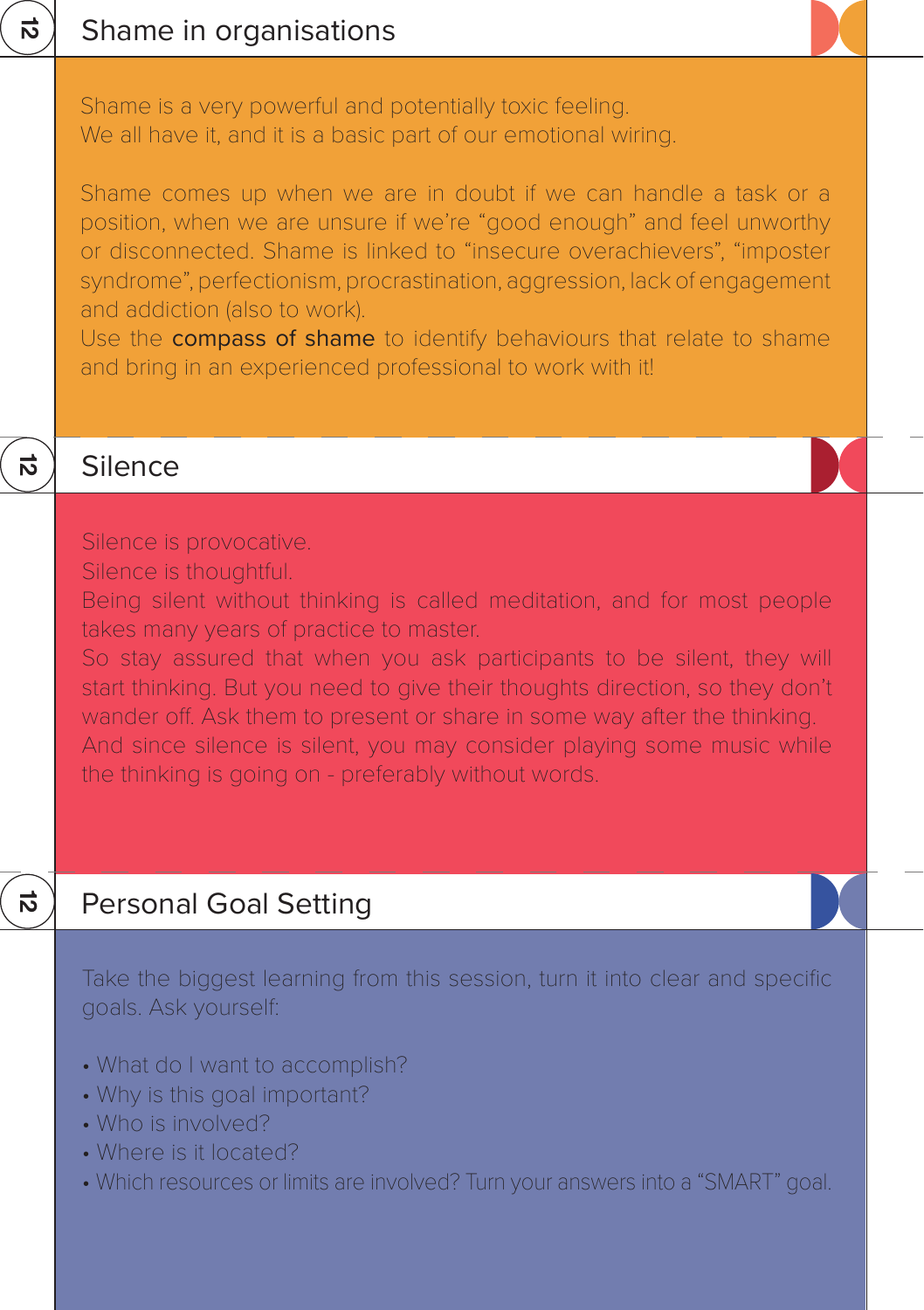# The Compass of Shame

#### Withdrawal:

Isolating oneself, running and hiding Avoidance:

Denial, abusing drugs and alcohol, distraction through thrill seeking

#### Attack Other:

"Turning the tables", blaming the victim, lashing out verbally or physically

#### Attack Self:

Self putdown, masochism

#### Example

Working with The Compass of Shame, tell the participants...

"We have laid out the compass of shame on the floor with ropes.

This is the attack axis, and this is the withdrawal axis.

Please think of a recent experience where you either attacked yourself or others, or withdrew from yourself or others.

**Withdrawal** 

Avoidance

Attack Self

Other Attack

<u>۾</u>

Move about in the cross of shame in silence, and take note of the different feelings that occur.

Afterwards you will share your experience in dyads."

# Activation Plan

Clear and reachable goals are:

- Specific (simple, sensible, significant).
- Measurable (meaningful, motivating).
- Achievable (agreed, attainable).
- Relevant (reasonable, realistic and resourced, results-based).
- Time bound (time-based, time limited, time/cost limited, timely, time-sensitive).

<u>۾</u>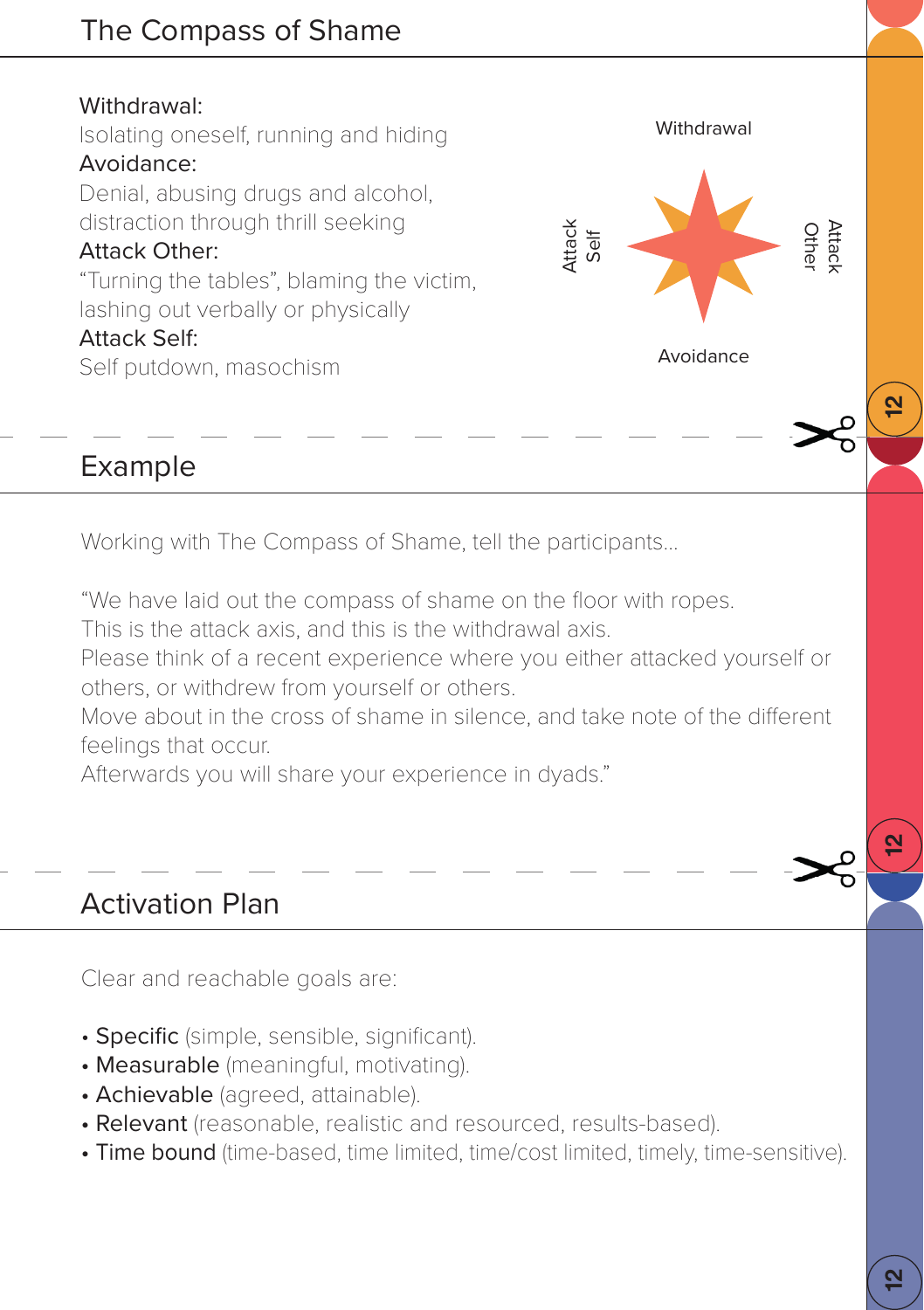| ದ | Tool (fill in your favourite)     |  |
|---|-----------------------------------|--|
|   |                                   |  |
| ದ |                                   |  |
|   | Trigger (fill in your favourite)  |  |
| ದ | Transfer (fill in your favourite) |  |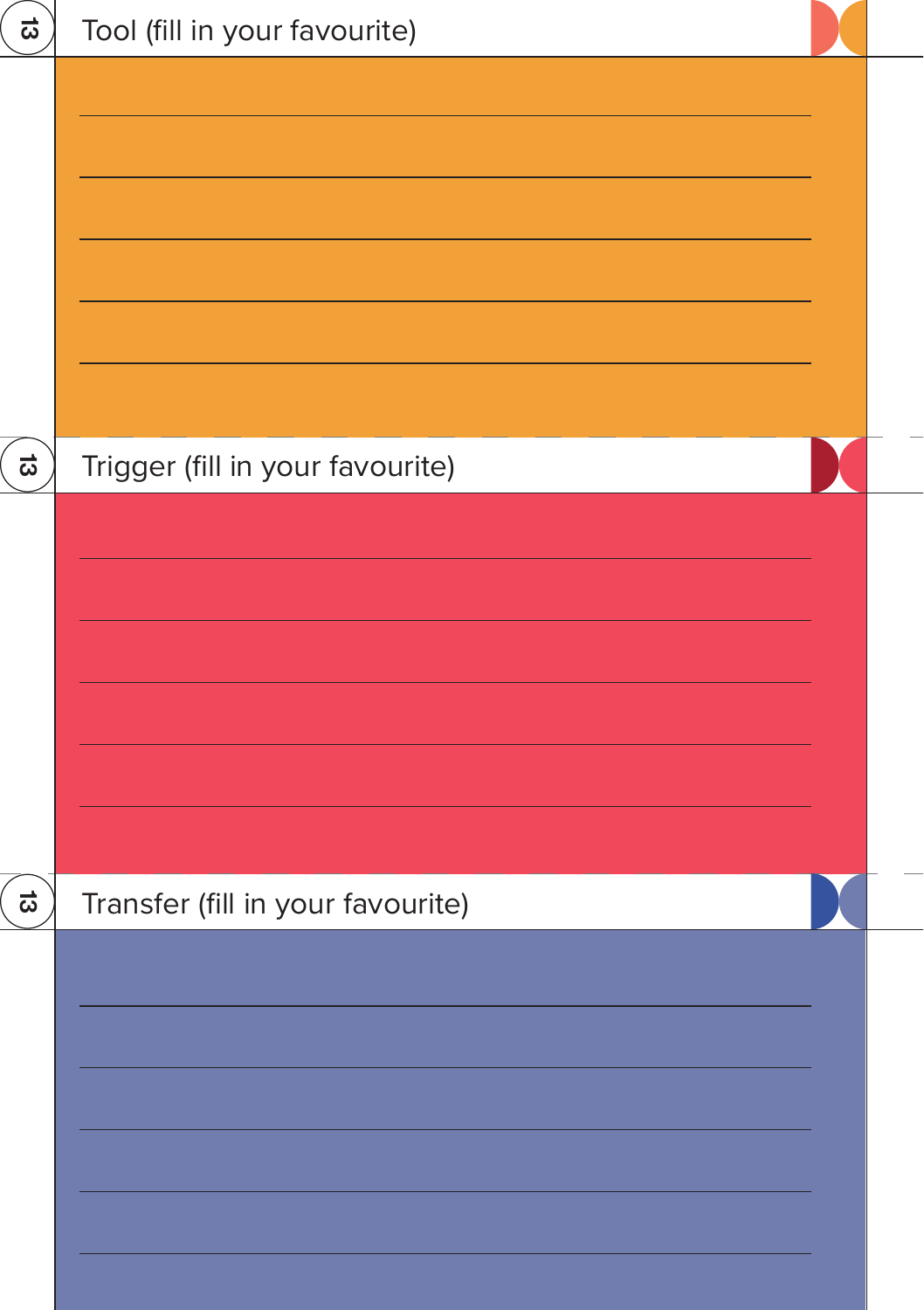| Example/description |        |               |
|---------------------|--------|---------------|
|                     |        |               |
|                     |        |               |
|                     |        |               |
|                     |        |               |
|                     |        |               |
|                     |        |               |
|                     |        | $\frac{3}{2}$ |
| Example/description | ע<br>ס |               |
|                     |        |               |
|                     |        |               |
|                     |        |               |
|                     |        |               |
|                     |        |               |
|                     |        |               |
|                     |        | ဗူ            |
| Example/description |        |               |
|                     |        |               |
|                     |        |               |
|                     |        |               |
|                     |        |               |
|                     |        |               |
|                     |        |               |
|                     |        |               |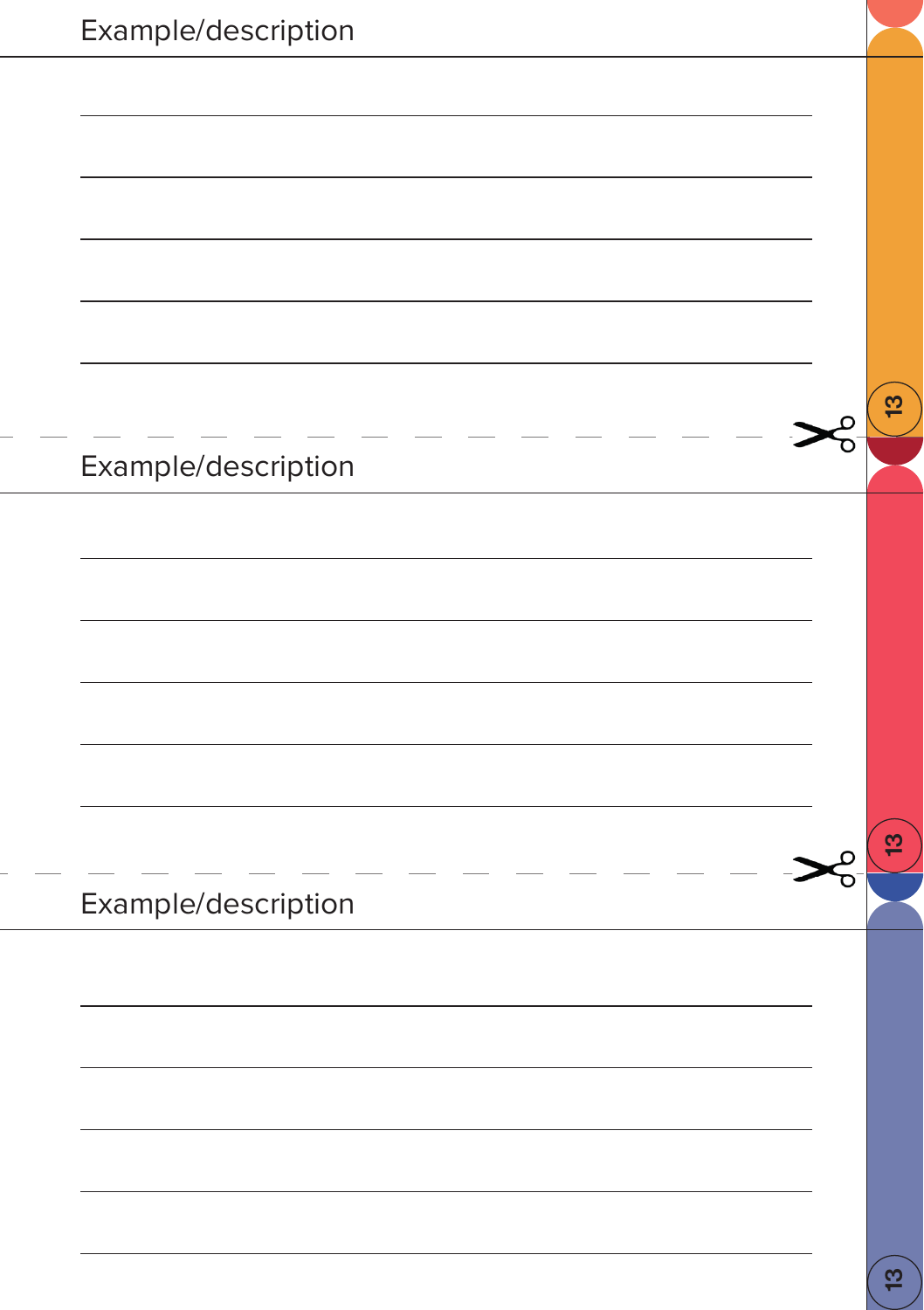| 4             | Tool (fill in your favourite)     |  |
|---------------|-----------------------------------|--|
|               |                                   |  |
|               |                                   |  |
|               |                                   |  |
| $\frac{1}{4}$ | Trigger (fill in your favourite)  |  |
|               |                                   |  |
|               |                                   |  |
|               |                                   |  |
|               |                                   |  |
|               |                                   |  |
|               |                                   |  |
| 4             | Transfer (fill in your favourite) |  |
|               |                                   |  |
|               |                                   |  |
|               |                                   |  |
|               |                                   |  |
|               |                                   |  |
|               |                                   |  |
|               |                                   |  |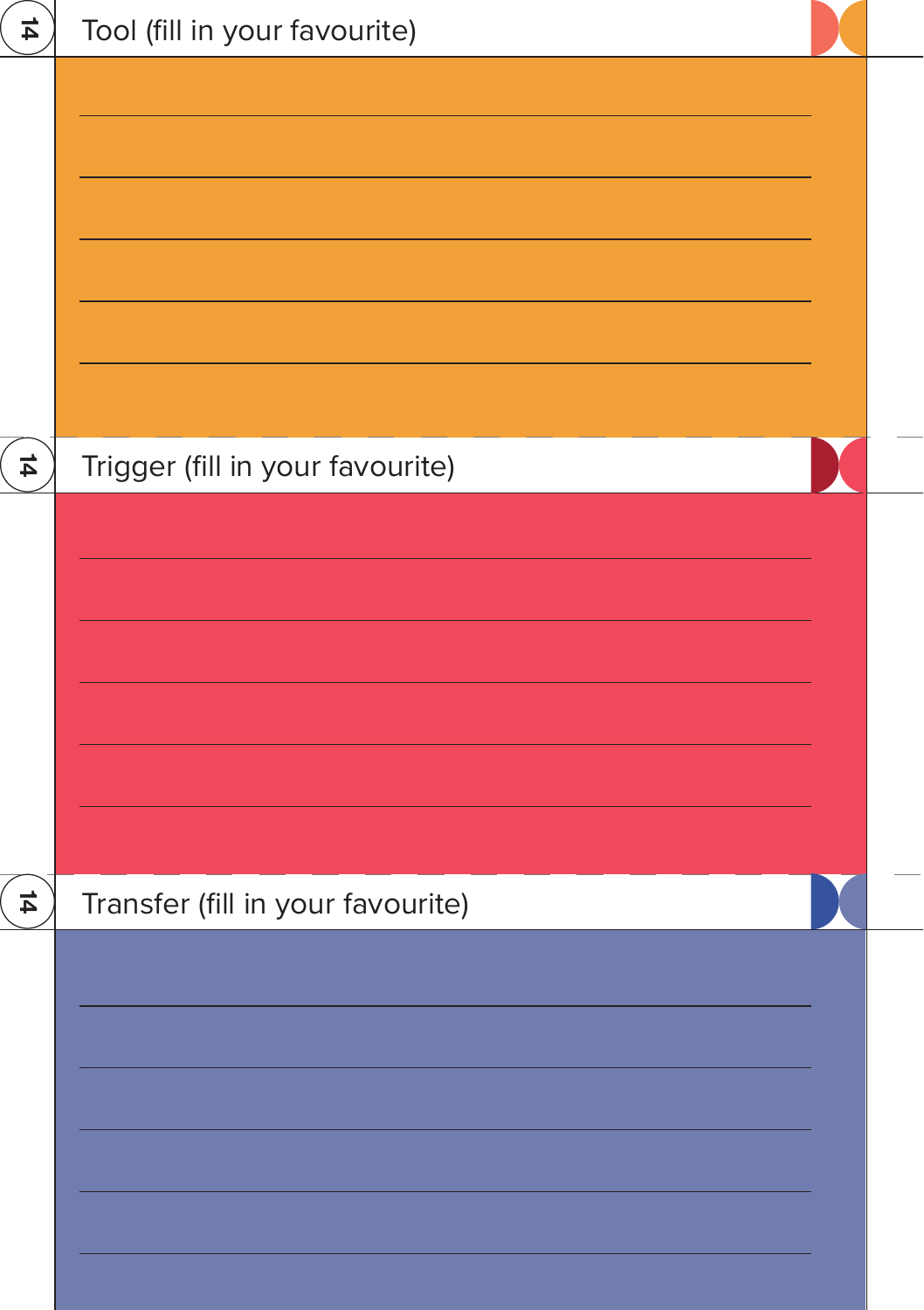| Example/description |                |
|---------------------|----------------|
|                     |                |
|                     |                |
|                     |                |
|                     |                |
|                     |                |
|                     |                |
|                     | $\frac{1}{4}$  |
| Example/description |                |
|                     |                |
|                     |                |
|                     |                |
|                     |                |
|                     |                |
|                     |                |
|                     | $\overline{4}$ |
| Example/description |                |
|                     |                |
|                     |                |
|                     |                |
|                     |                |
|                     |                |
|                     |                |
|                     | 4              |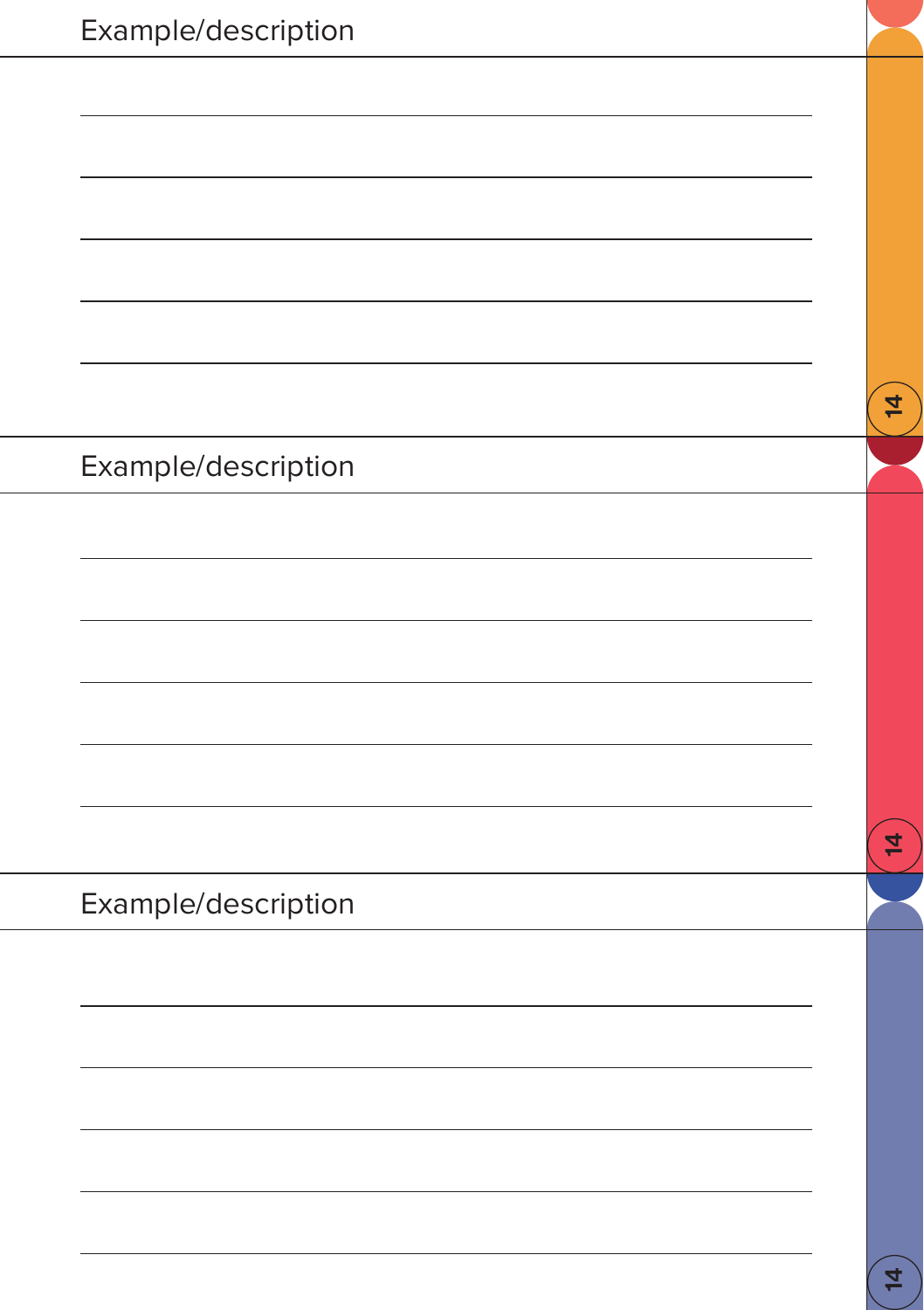| <u>ថា</u> | Tool (fill in your favourite)     |  |
|-----------|-----------------------------------|--|
|           |                                   |  |
|           |                                   |  |
|           |                                   |  |
|           |                                   |  |
|           |                                   |  |
|           |                                   |  |
| ল         | Trigger (fill in your favourite)  |  |
|           |                                   |  |
|           |                                   |  |
|           |                                   |  |
|           |                                   |  |
|           |                                   |  |
|           |                                   |  |
| ল         | Transfer (fill in your favourite) |  |
|           |                                   |  |
|           |                                   |  |
|           |                                   |  |
|           |                                   |  |
|           |                                   |  |
|           |                                   |  |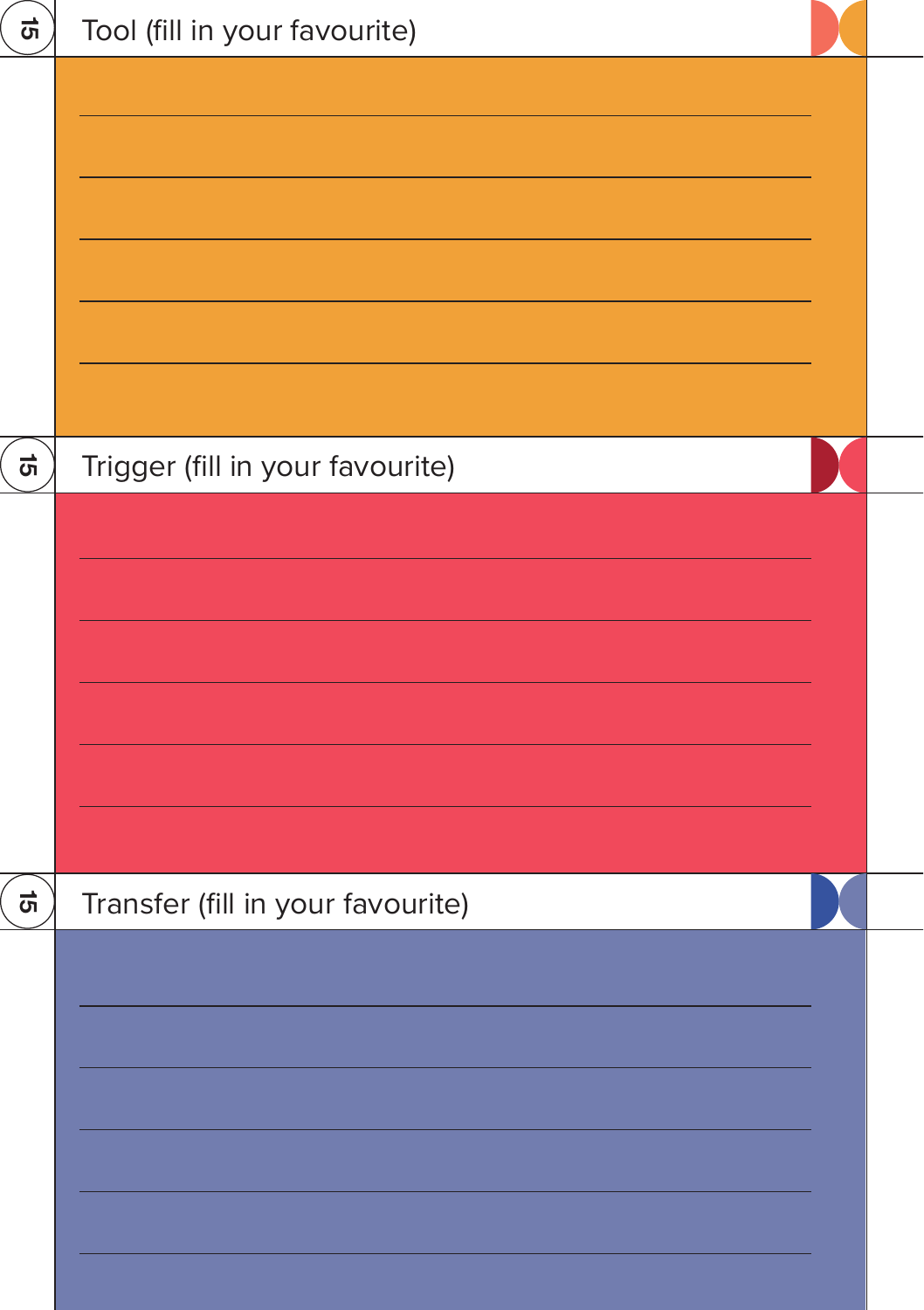| Example/description |                |
|---------------------|----------------|
|                     |                |
|                     |                |
|                     |                |
|                     |                |
|                     |                |
|                     |                |
|                     | $\overline{5}$ |
| Example/description |                |
|                     |                |
|                     |                |
|                     |                |
|                     |                |
|                     |                |
|                     | 15             |
|                     |                |
| Example/description |                |
|                     |                |
|                     |                |
|                     |                |
|                     |                |
|                     |                |
|                     |                |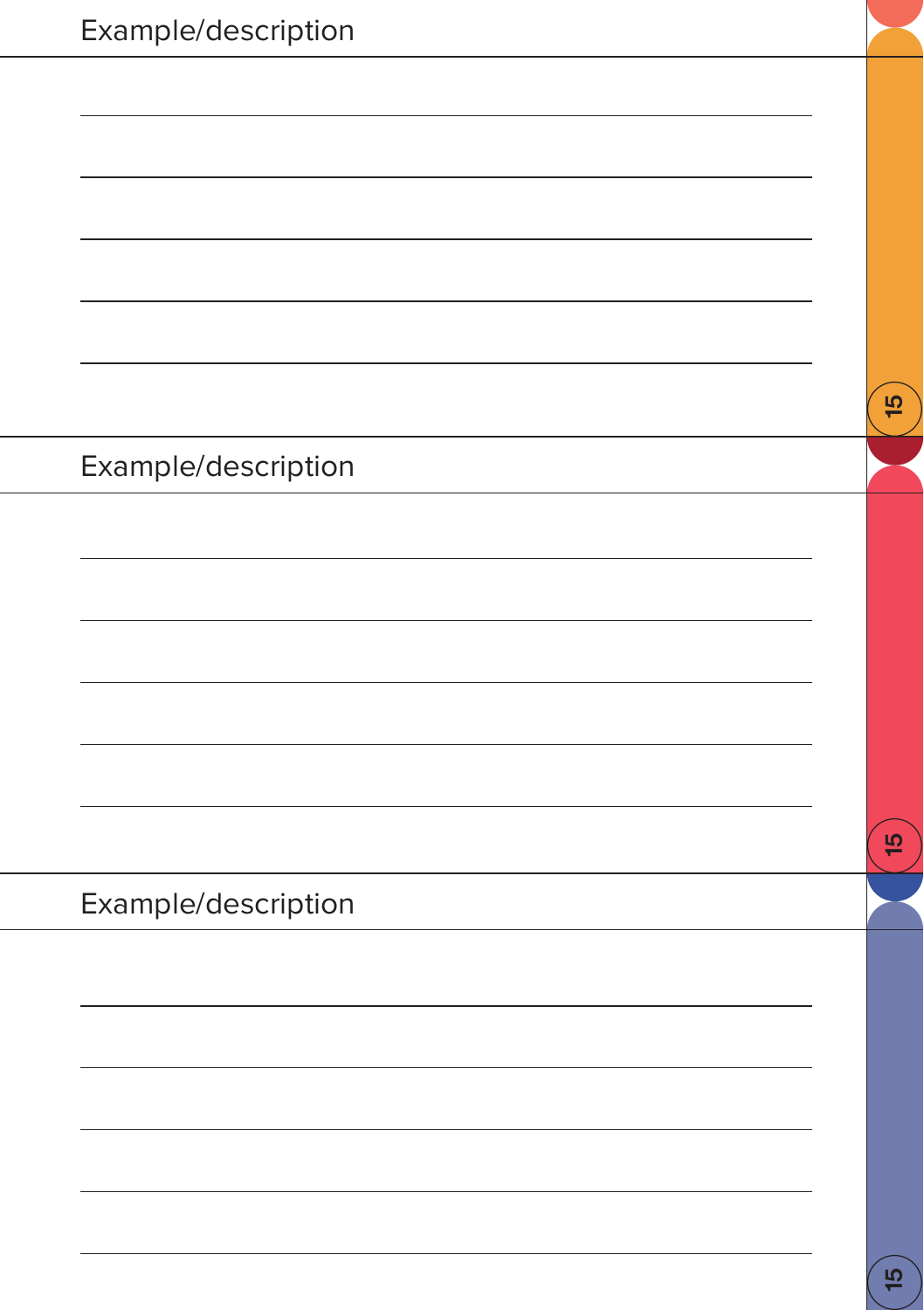| ಹ         |                                                                                                                                                                                                                                                                                                                                                                                                                                                                        |  |
|-----------|------------------------------------------------------------------------------------------------------------------------------------------------------------------------------------------------------------------------------------------------------------------------------------------------------------------------------------------------------------------------------------------------------------------------------------------------------------------------|--|
|           | Thoughts on planning and<br>facilitating workshops                                                                                                                                                                                                                                                                                                                                                                                                                     |  |
| ಹೆ        | Facilitation                                                                                                                                                                                                                                                                                                                                                                                                                                                           |  |
|           | To facilitate means to make (an action or process) easy or easier.<br>Whenever you bring people together, you are also creating a possibility<br>for sharing knowledge, experience and (maybe even) wisdom.<br>Don't expect to be the smartest person in the room (and don't pretend to<br>be either, you'll most likely be wrong).<br>Instead, try to create a safe and inspiring space where the knowledge,<br>experience and wisdom of the participants can unfold. |  |
| $\vec{0}$ | <b>Experiental learning</b>                                                                                                                                                                                                                                                                                                                                                                                                                                            |  |
|           | We all have a vast catalogue of experiences from the socio-emotional field to<br>draw upon. We implicitly know when teams work and when they don't, when<br>feedback makes us grow and when it stifles us, when commitment is deep and<br>heartfelt and when it is shallow or lacking.<br>We may even have experienced when positive changes have occurred, but we<br>may not be sure what made it happen.                                                             |  |

When working with our own experiences, we get a chance to be more aware as to how positive change happens, and what we ourselves can do to further growth.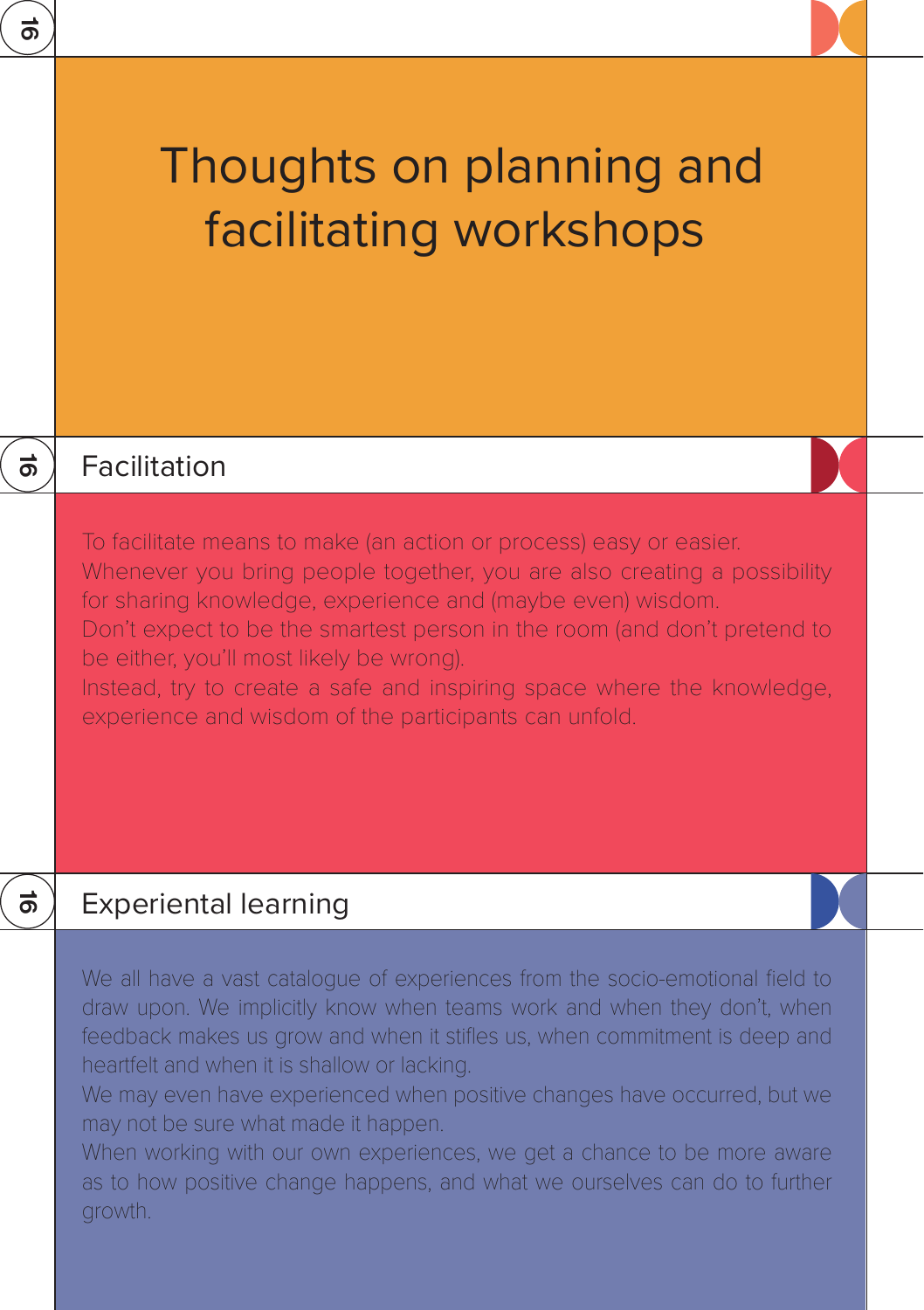To prepare for workshops, the participants may be encouraged to think about recent unresolved issues in teams they are part of, as well as situations where they would like to give positive or corrective feedback to specific persons, but haven't done it yet

Consider activating participants 1-4 weeks before the workshop by sending out a couple of questions to raise awareness on the subject (tool) you are going to work with.

#### **Requirements**

This is a manual about workshops. When we work, we need ample and undisturbed space to move about and use our "extended brains". We also need food, oxygen and breaks - usually more than planned for. For many, working with Soft Skills (however touchy-feely it may sound) is actually taxing work. We are often more used to working with our cognitive and physical power than with our socio-emotional muscles. Plan for taking time when you go deep.

Participants may feel vulnerable and debriefing may be needed.

#### Where's the power and what's the point?

Humans have a tendency to grasp concepts in the same tempo as it takes for a person to write it down. PowerPoints may be powerful and have good points, but use them wisely: not for text, but for images.

Consider using flipovers or whiteboards instead - you need to note the opinions, experiences and insights of participants, and they may be hard to know ahead of time.

The largest amount of participants we've had was 125 persons, but more would be possible.

Due to group dynamics it is preferable to have minimum of 16 participants.

<u>م</u>

 $\underline{\underline{\omega}}$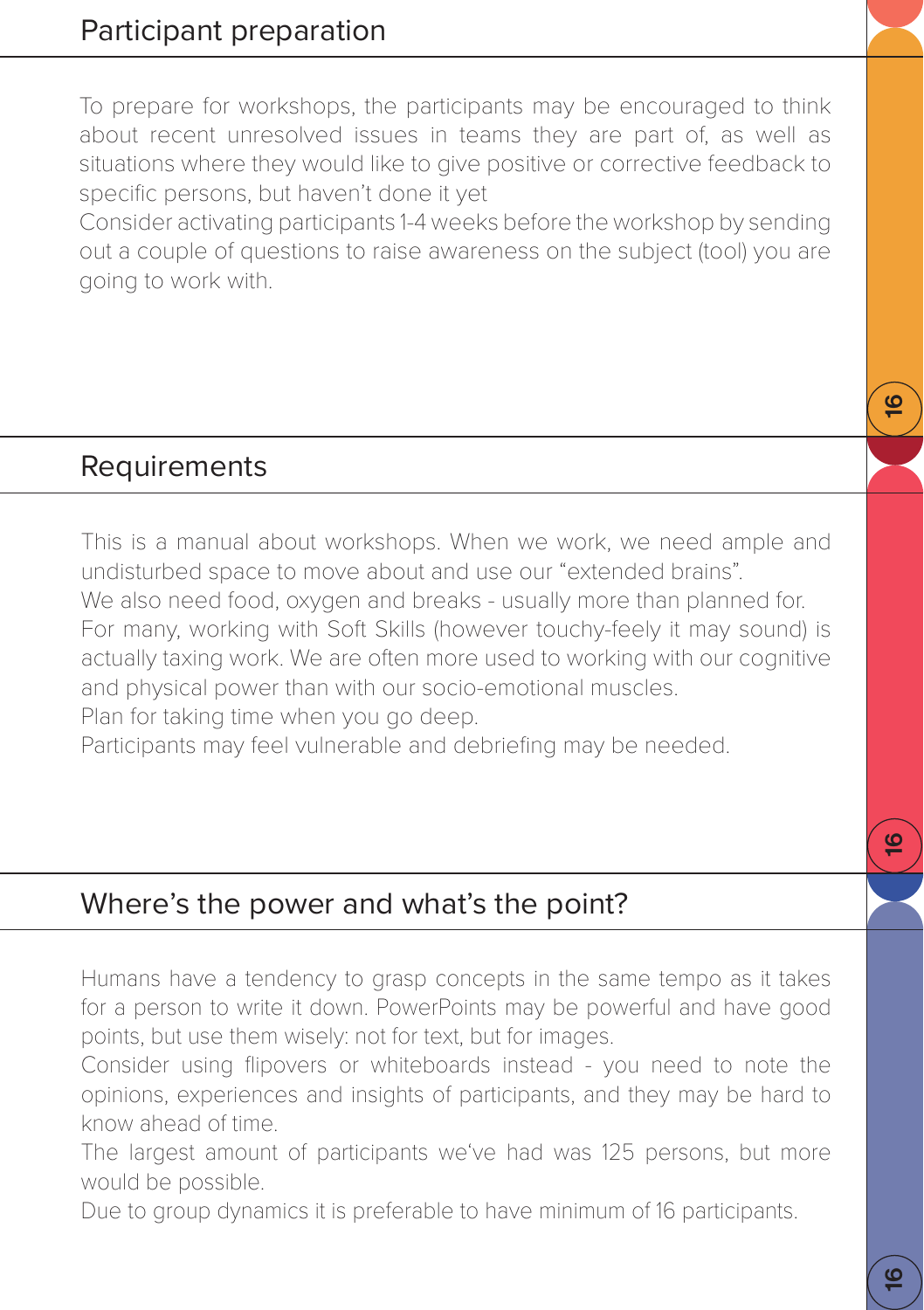|   | Personal profiles                                                                                                                                                                                                                                                                                                                                                                                                                                                                                                                                               |  |
|---|-----------------------------------------------------------------------------------------------------------------------------------------------------------------------------------------------------------------------------------------------------------------------------------------------------------------------------------------------------------------------------------------------------------------------------------------------------------------------------------------------------------------------------------------------------------------|--|
|   | The "Big Five" Domains are included in the OECD's Study on Social and<br>Emotional Skills, and are commonly used in the research and study of<br>personality. The "Big Five" is the only psychometric test to gather scientific<br>consensus in personality psychology.<br>Remember; it's not a test in the sense that some results are "better" or<br>"worse" than others.<br>It is not a diagnostic tool and should not be used as such.<br>But it provides a common platform for growth oriented dialogues in teams<br>and other relations. Use them wisely. |  |
| 4 | The "Big Five" Domains                                                                                                                                                                                                                                                                                                                                                                                                                                                                                                                                          |  |
|   | <b>Task Performance (Conscientiousness)</b><br>Achievement orientation, Responsibility, Self-control, Persistence<br><b>Emotion Regulation (Emotional Stability)</b><br>Stress Resistance, Optimism, Emotional Control<br><b>Collaboration</b> (Agreeableness)<br>Empathy, Trust, Cooperation<br><b>Open-mindedness</b> (Openness to Experience)<br>Curiosity, Tolerance, Creativity<br><b>Engagement With Others (Extraversion)</b><br>Sociability, Assertiveness, Energy                                                                                      |  |
| ₹ | Compound Skills (from working with "The Big Five"                                                                                                                                                                                                                                                                                                                                                                                                                                                                                                               |  |
|   | Self-Efficacy<br><b>Critical Thinking/Independence</b><br>Self-reflection/Meta-Cognition<br>As defined by OECD in<br>https://www.oecd.org/education/school/UPDATED%20Social%20and%20<br>Emotional%20Skills%20-%20Well-being,%20connectedness%20and%20<br>success.pdf%20(website).pdf                                                                                                                                                                                                                                                                            |  |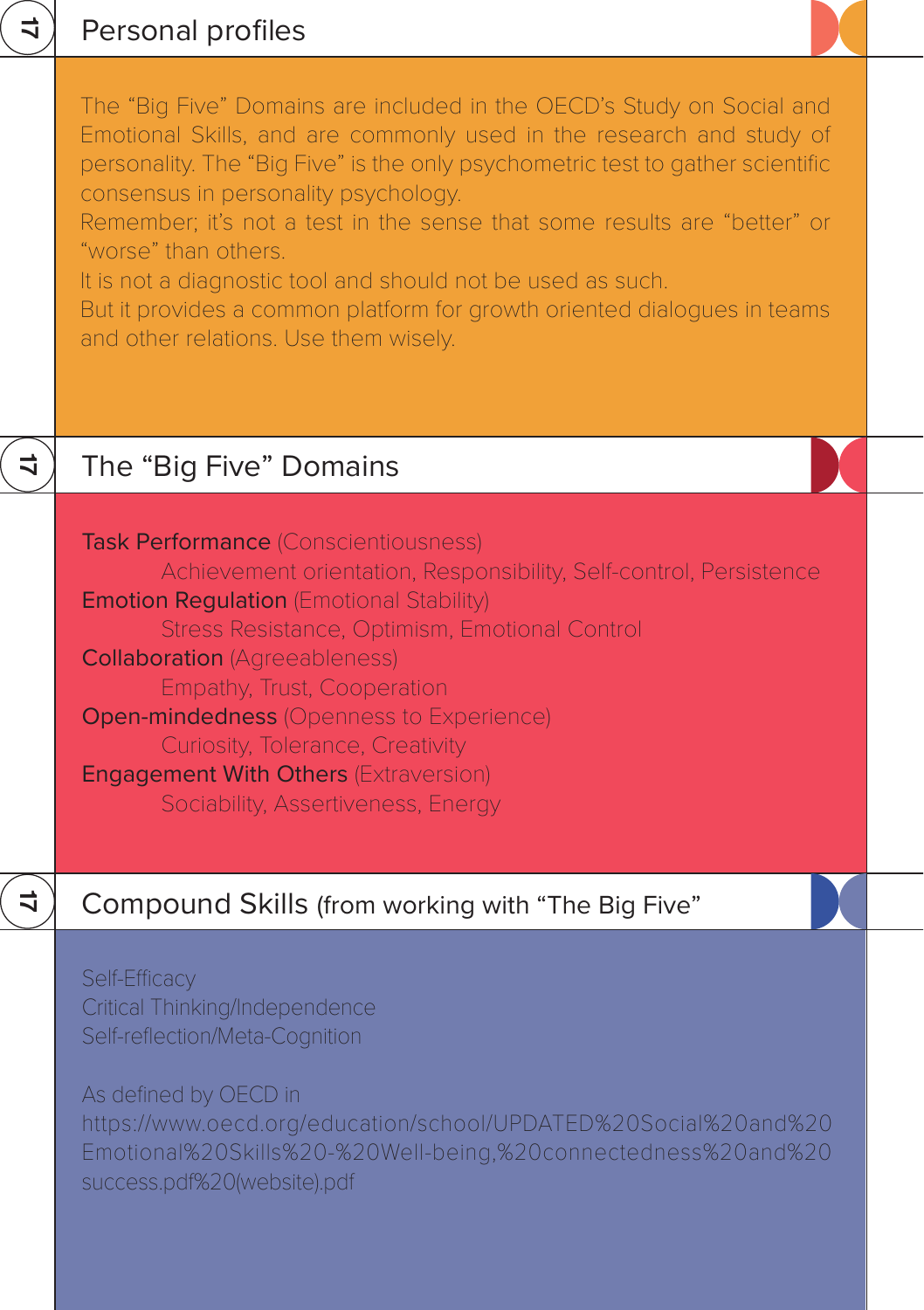By working with experiental learning and with case stories provided by the participants, we ensure the content is relevant and engaging.

When you make popcorn, it takes a while before the first one pops.

Then they pop more and more often and sometimes in big waves of simultaneous popping.

And in the end, there's still corn in the bottom of the pot that never popped. It may even be burned.

#### Popcorn #2

Workshop participants can be like popcorn.

Some will get it quickly, and the knowledge they gained may be used in or immediately after the workshop.

Others pop a little later.

After the workshop, they may need more training, but will still know more about socio-emotional competencies, as well as having gained insight into personal patterns, triggers and responses in different situations.

# Popcorn #3

And some may be lying un-popped at the bottom of the workshop pot.

They may require extra attention during or after the workshop.

Be prepared to give it to them; we're here to help each other.

17

17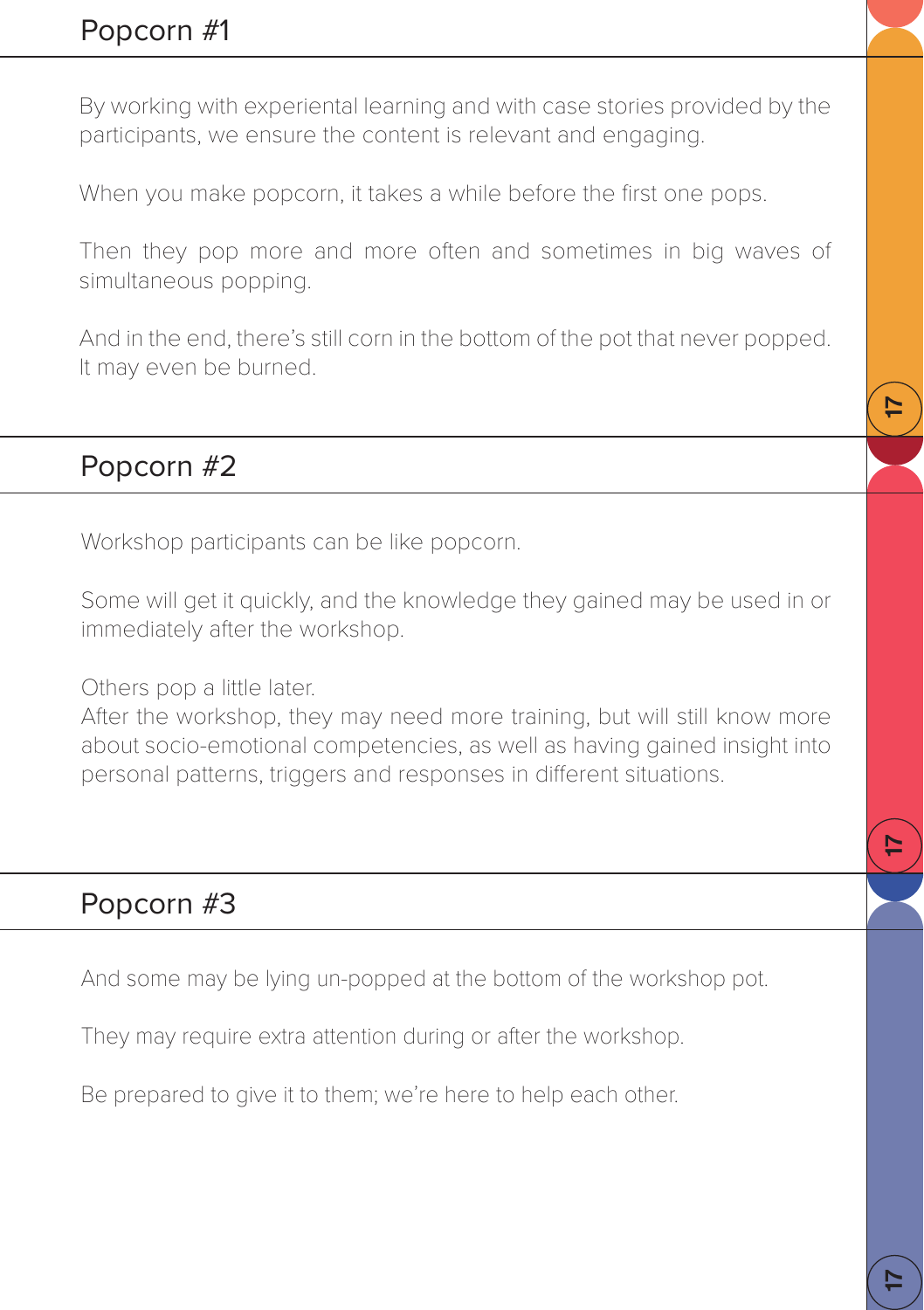| ಹ         |                                                                                                                                                                                                                                                                                                                                                                                                                                                                                                                                                                                              |
|-----------|----------------------------------------------------------------------------------------------------------------------------------------------------------------------------------------------------------------------------------------------------------------------------------------------------------------------------------------------------------------------------------------------------------------------------------------------------------------------------------------------------------------------------------------------------------------------------------------------|
|           | <b>Hybrid workshops Time</b>                                                                                                                                                                                                                                                                                                                                                                                                                                                                                                                                                                 |
| $\vec{a}$ | Hybrid workshops                                                                                                                                                                                                                                                                                                                                                                                                                                                                                                                                                                             |
|           | Digital and hybrid workshops are not ideal for working with Soft Skills. But<br>it IS possible.<br>In order to maintain the impact of the workshop, it has to be planned with<br>an attention to detail that equals the preparation for the european song<br>contest. It's a lot harder to create relevant audio-visual and kinaesthetic<br>material on the fly, so you need to pre-create these materials in shareable<br>form.<br>To keep participants attention, shifting modalities is even more important -<br>breakout rooms, questionnaires, engaging presentations are your friends. |
| ಹ         | Time                                                                                                                                                                                                                                                                                                                                                                                                                                                                                                                                                                                         |
|           | Take your time. When working with socio-emotional skills, it takes time for<br>participants to warm up, and you need time to "close" and integrate what has<br>been opened up to.                                                                                                                                                                                                                                                                                                                                                                                                            |
|           | Don't expect to go through more than one tool per half-day.                                                                                                                                                                                                                                                                                                                                                                                                                                                                                                                                  |
|           | Be over-prepared, but under-structured.                                                                                                                                                                                                                                                                                                                                                                                                                                                                                                                                                      |
|           | "In preparing for battle I have always found that plans are useless, but<br>planning is indispensable." - Eisenhower                                                                                                                                                                                                                                                                                                                                                                                                                                                                         |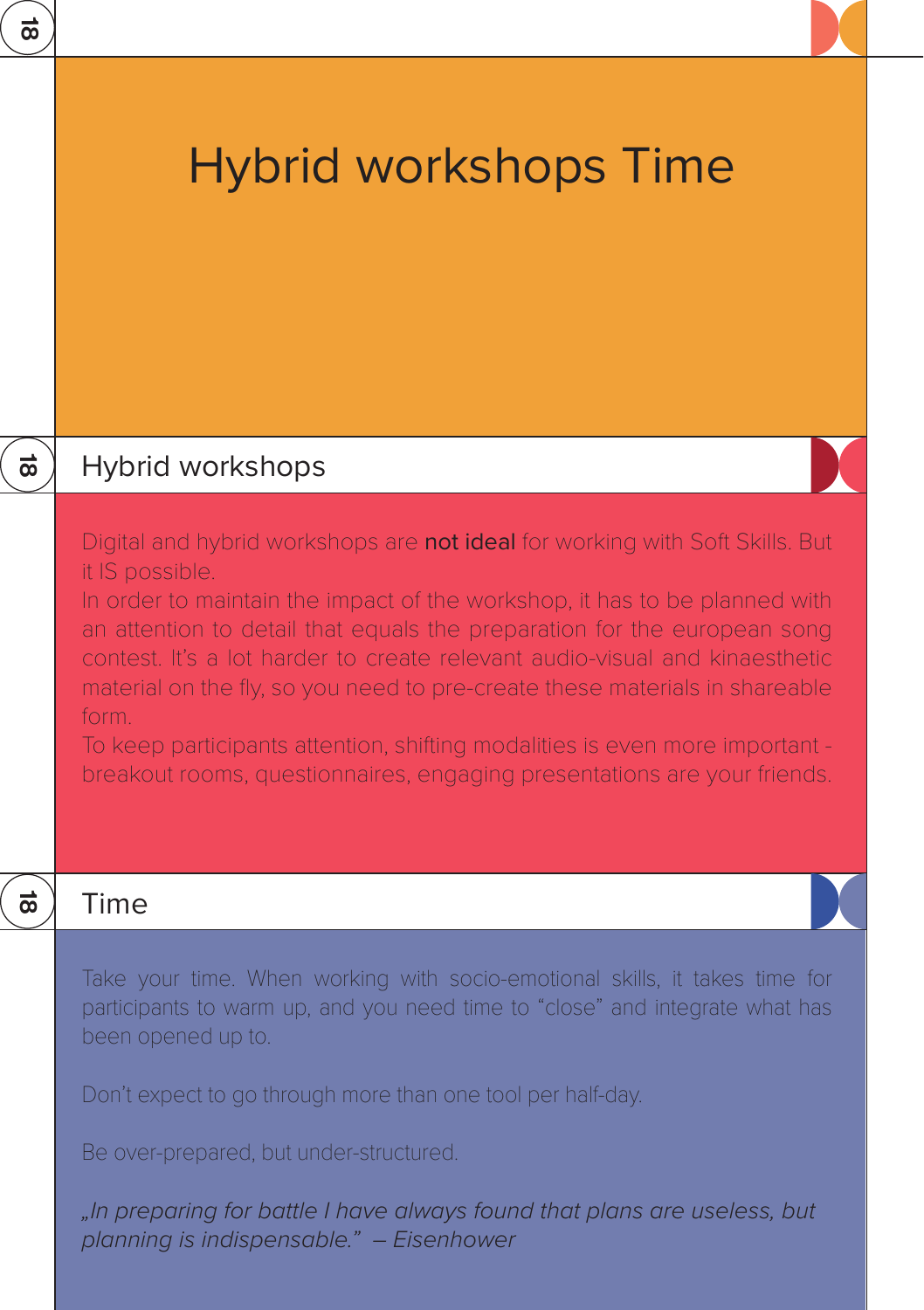| Personal notes |               |
|----------------|---------------|
|                |               |
|                |               |
|                |               |
|                |               |
|                |               |
|                | $\frac{8}{2}$ |
|                |               |
|                |               |
|                |               |
|                |               |
|                |               |
|                |               |
|                |               |
|                | $\frac{8}{2}$ |
|                |               |
|                |               |
|                |               |
|                |               |
|                | $\frac{8}{2}$ |
| © 2022         |               |

Compilation, words: Asger Steenholdt Concept inspiration: Marianne Skovgaard Hansen